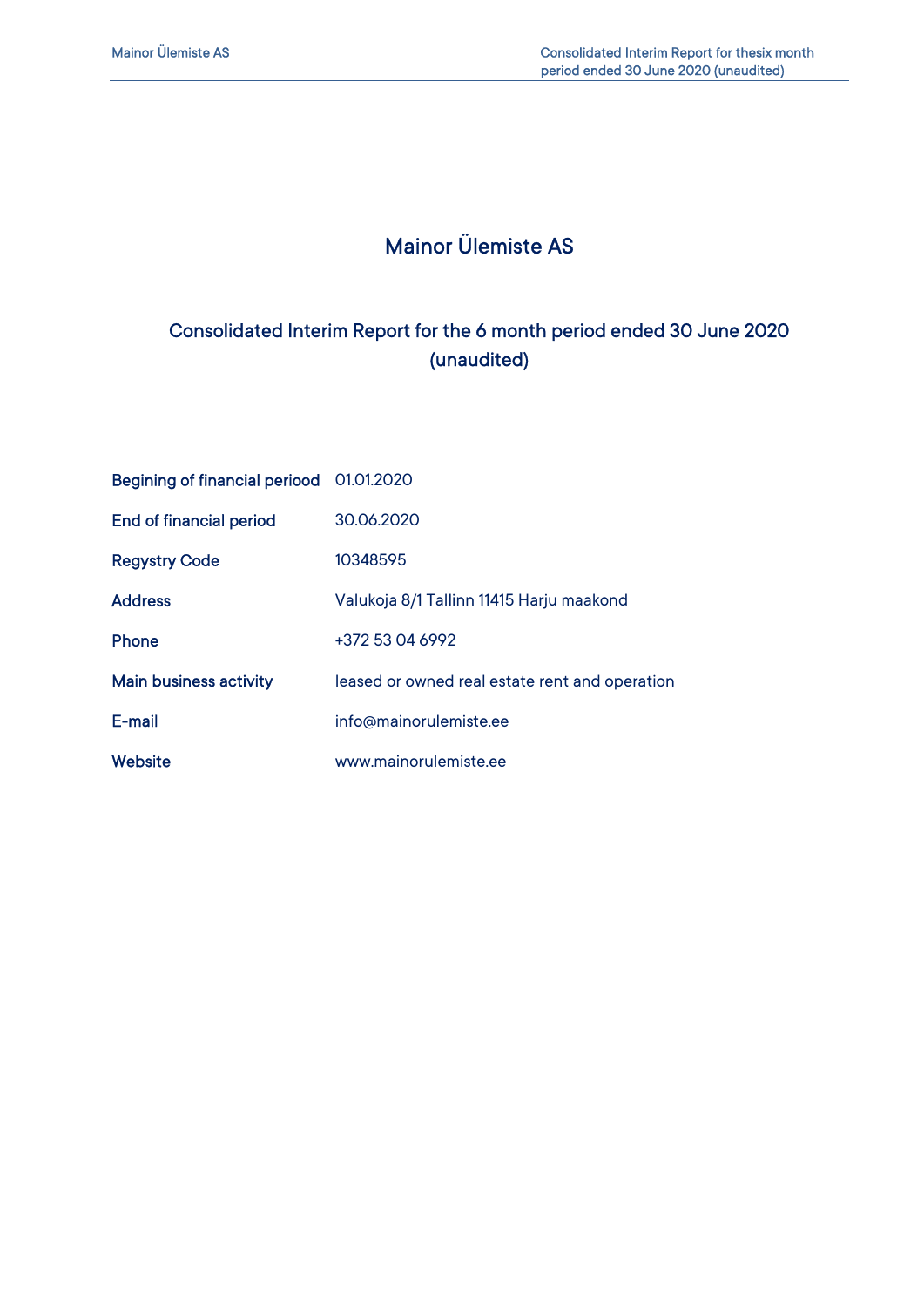## **Table Of Contents**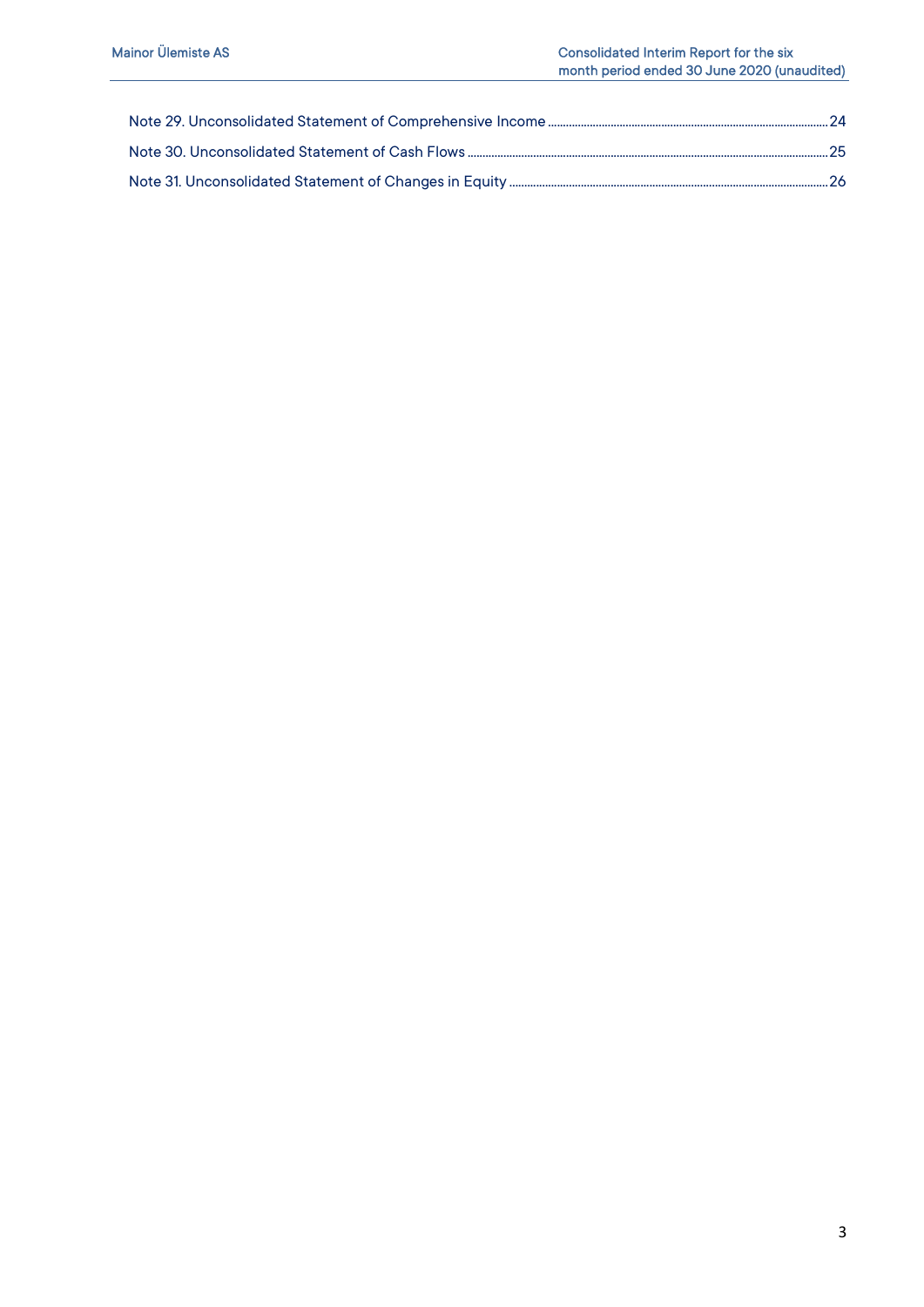## Business Acitivity Compilation

#### Structure of consolidation group



In 2020, the entity was engaged in development of Ülemiste City office space, including construction of new buildings and renovation of existing buildings, renting premises, providing tenants with necessary services and developing these services, preparing new real estate projects.

We will proceed with the planning for the office building Alma Tomingas with a leasable area of 16.5 thousand  $m<sup>2</sup>$  in cooperation with the architectural firm Pluss. This building will be another step on towards creating the talent centric environment in Ülemiste City.

At the same time, we are finalizing planning for a new educational complex with mobility and green areas for the growing schools in the town – Emil School and Tallinn International School – and for Kalli-kalli kindergarten. We are planning a new educational complex in cooperation with 3 + 1 Architects. The development of an educational cluster from kindergarten to higher education is a prerequisite for attracting talents.

At the end of February, we signed a 3.2 million euro loan agreement with SEB Bank to create the largest parking house in Ülemiste City, which will provide the city a total of 900 parking spaces. The construction of the parking house consists of two stages. The first stage was completed in the summer of 2018. The second phase was started in December last year, and when the building is completed, nearly 450 vehicles will be added. The whole project will be completed in October this year.

#### April - June 2020

#### Ülemiste City Live: How to emerge from the crisis as a winner?

Despite of the lockdown caused by the Covid crisis, we continued with the Ülemiste campus events - this time not physically, but digitally. From April to June, we organized a series of 8 webinars on burning topics in law, strategic management, economics, talents, start-ups, investing and returning to work safely. In total, more than 40 experts in their fields and top leaders of our community performed, focusing on finding practical solutions on how to emerge from the crisis together as a winner.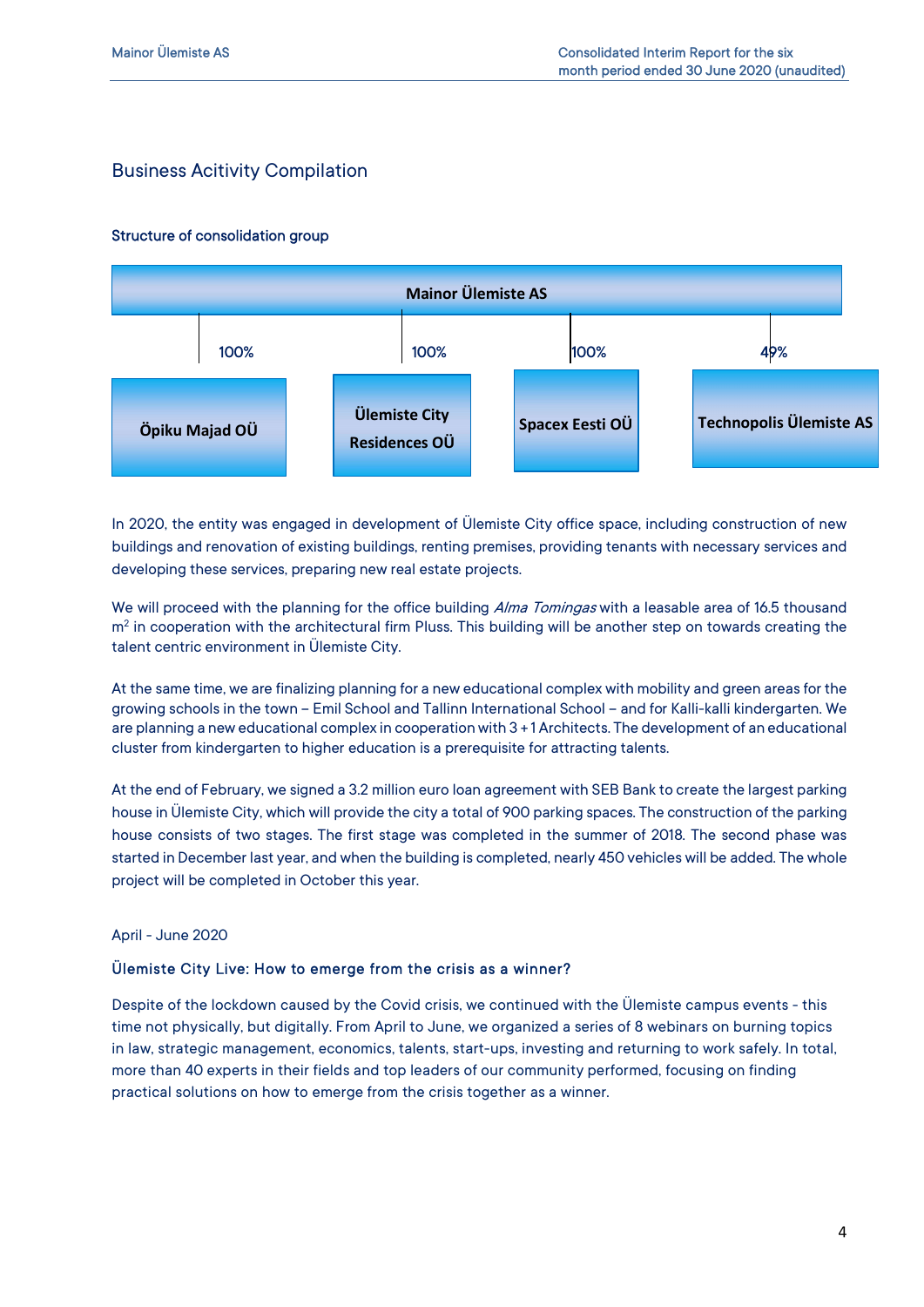#### 25th May 2020

### Ülemiste City and the University of Tartu started a collaboration to build a unique tool to manage talent health and wellbeing

In the end of May, we started a cooperation with the University of Tartu to create a scientific model to improve the health and wellbeing of nearly 12,000 people in the Ülemiste City. It is part of a larger plan to create a working, living and development environment that motivates people and promotes their success. The research model focuses on three main factors - maximizing a person's physical, mental and social abilities. The created solution can later be successfully applied in other cities and campuses around the world. The tool is scheduled to be ready by the next spring.

16th June 2020

#### Study: Ülemiste City is the 5th largest economy in Estonia

According to a recent study conducted by Estonian Entrepreneurship University of Applied Sciences, Ülemiste City ranks 5th after Tallinn, Tartu, Pärnu and Narva in terms of tax revenues. Today, the city's 10,000 employees earn more than 1.6 billion euros a year. IT companies export as much as 3/4 of their services, which is half as much as in the rest of Estonia and accounts for almost 1/3 of the entire Estonian IT sector's exports.

#### 18th June 2020

#### Worlds first self-driving public transport in open traffic

In mid-June, we opened the world's first self-driving public transport platform based on three buses in Ülemiste City. You can take a bus from Ülemiste City to the airport and Ülemiste Center. The aim of the international project FABULOS is to make self-driving vehicles a natural part of public transport and testing in Ülemiste City will last until the end of August. The project is run by the Mobile Civitatem Consortium, which includes Modern Mobility, TalTech, Auve Tech and Fleet Complete.

As of 30.06.2020 a total of 18 people were employed by Mainor Ülemiste AS, with a total salary of 388 thousand euros (30.06.2019: 354 thousand euros), of which salary expenses to memers of the board and management consisted of 113 thousand euros (30.06.2020: 107 thousand euros).

| Key financial ratios       | 30.06.2020 | 30.06.2019 |
|----------------------------|------------|------------|
| Return on equity - ROE (%) | 3.1%       | 3.3%       |
| Return on assets - ROA (%) | 1.7%       | 1.8%       |
| Operating margin (%)       | 82.6%      | 85.3%      |
| Net Profit margin (%)      | 63.2%      | 64.8%      |
| Dividends payout ratio (%) | 11.4%      | 15.0%      |
| Increase in revenue (%)    | 0.8%       | 24.9%      |

Formulas underlying the calculation of ratios:

Return on equity – ROE  $\%$  = net profit / average equity for the reporting period x 100 Return on assets – ROA  $\%$  = net profit / average assets for the reporting periood x 100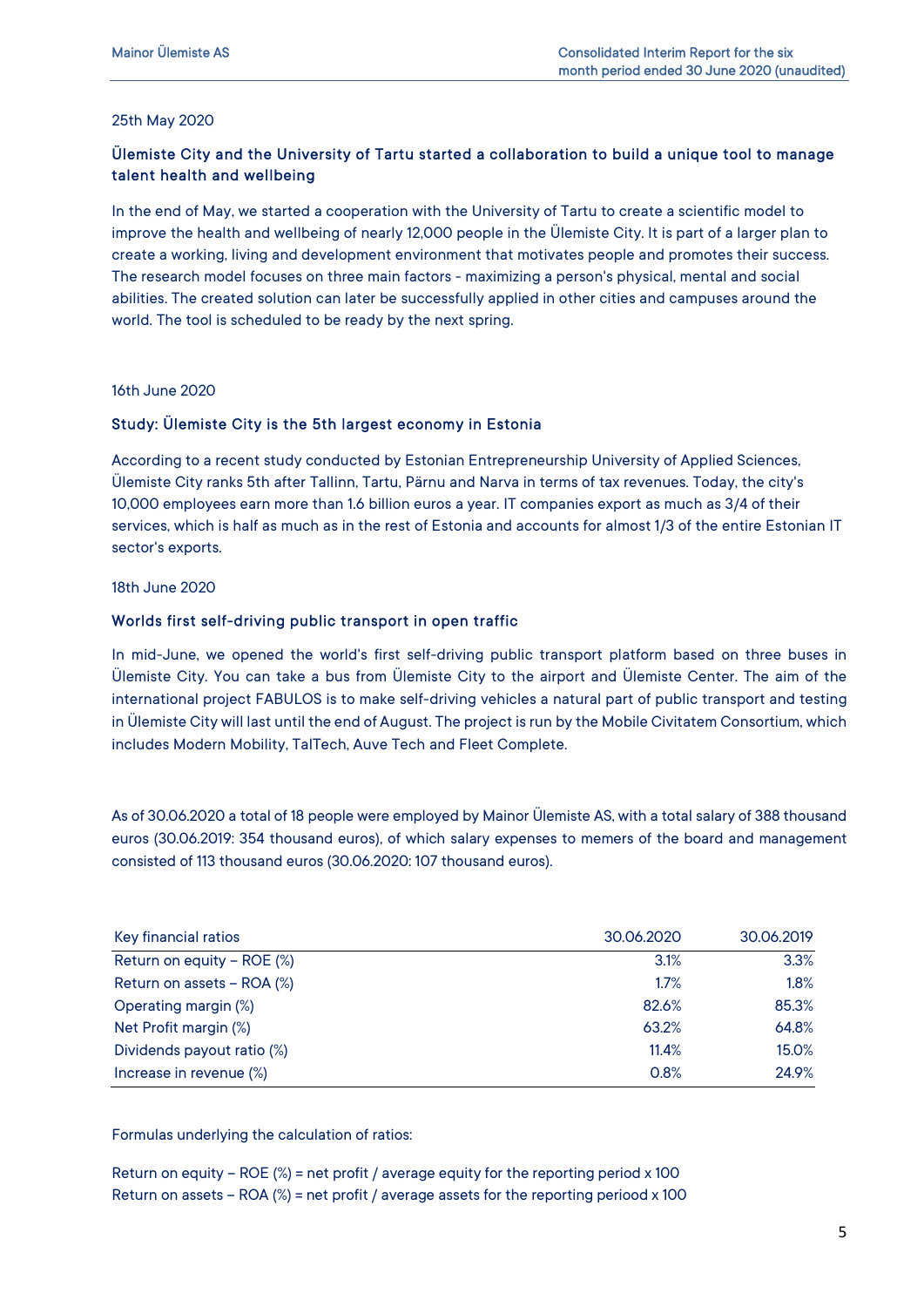Operating margin (%) = operating profit / revenue x 100 Net profit märgin (%) = net profit / revenue x 100 Dividend payout ratio (%) = dividends paid / net profit for the previous year x 100 Increase in revenue  $(\%)$  = (revenue for the reporting period / revenue for the previous period - 1) x 100

#### Management confirmation and signatures

The financial and other additional information published in the 1H 2020 Interim Report is true and complete. Consolidated financial statements give a true and fair view of the actual financial position, results of operations and cash flows of the group.

The consolidated financial statements have been prepared in accordance with International Financial Reporting Standarts as adopted by the European Union.

1H 2020 Consolidated financial statements in the report are not audited.

Af del

Margus Nõlvak Member of the Management Board

6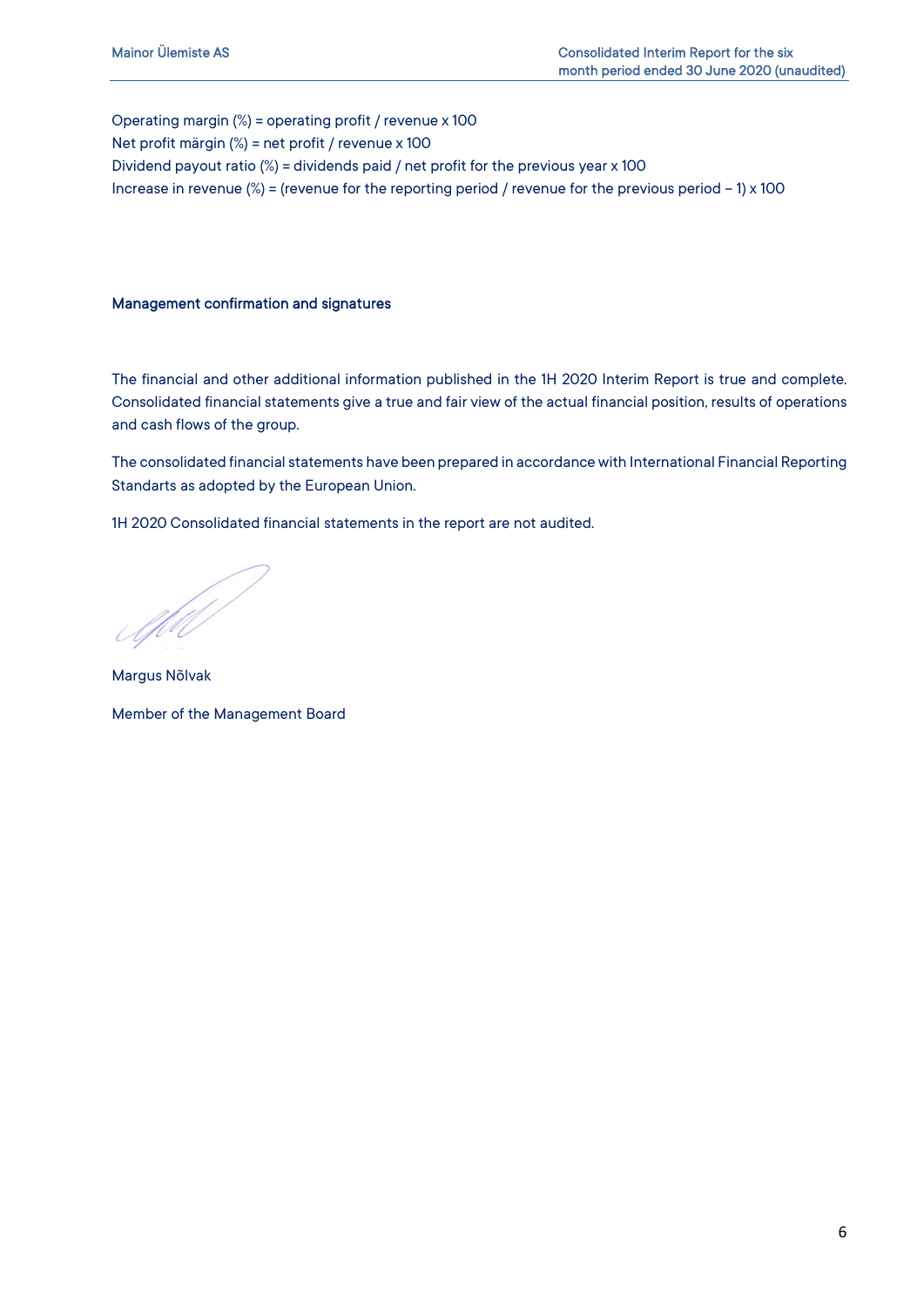#### Consolidated Financial Statements

## Consolidated Statement of Financial Position

(in thousands of euros)

|                                     | <b>Notes</b>   | 30.06.2020 | 31.12.2019 | 30.06.2019  |
|-------------------------------------|----------------|------------|------------|-------------|
| <b>ASSETS</b>                       |                |            |            |             |
| Investment property                 | $\overline{2}$ | 146 900    | 137 780    | 129 631     |
| Tangible assets                     | 3              | 132        | 130        | 118         |
| Intangible assets                   | 4              | 104        | 128        | 44          |
| Trade and other receivables         | 5,6            | 10 308     | 9801       | 10 249      |
| <b>Financial investment</b>         | 9              | 40 811*    | 40 314     | 38 4 20     |
| Cash and cash equivalents           | 10             | 9494       | 12 9 37    | 11988       |
| <b>TOTAL ASSETS</b>                 |                | 207749     | 201090     | 190 450     |
| <b>EQUITY</b>                       |                |            |            |             |
| Share capital at par value          | 11             | 18 200     | 18 200     | 18 200      |
| <b>Statutory capital reserve</b>    |                | 1920       | 1920       | 1920        |
| <b>Retained earnings</b>            |                | 88 237     | 77 520     | 77 519      |
| Profit for the financial year       |                | 3 3 9 0    | 12 10 2    | 3 4 4 7     |
| <b>TOTAL EQUITY</b>                 |                | 111 747    | 109742     | 101086      |
| <b>LIABILITIES</b>                  |                |            |            |             |
| <b>Provisions</b>                   | 14             | 264        | 264        | 263         |
| <b>Borrowings</b>                   | 12             | 91425      | 86 511     | 82 807      |
| <b>Derivatives</b>                  |                | 345        | 345        | $\mathbf 0$ |
| Trade and other payables            | 13             | 3968       | 4 2 2 8    | 6 2 9 4     |
| <b>TOTAL LIABILITIES</b>            |                | 96 002     | 91348      | 89 364      |
| <b>TOTAL LIABILITIES AND EQUITY</b> |                | 207749     | 201090     | 190 450     |

\*Without change of valuation of Mainor Ülemiste AS's and associate companies' investments properties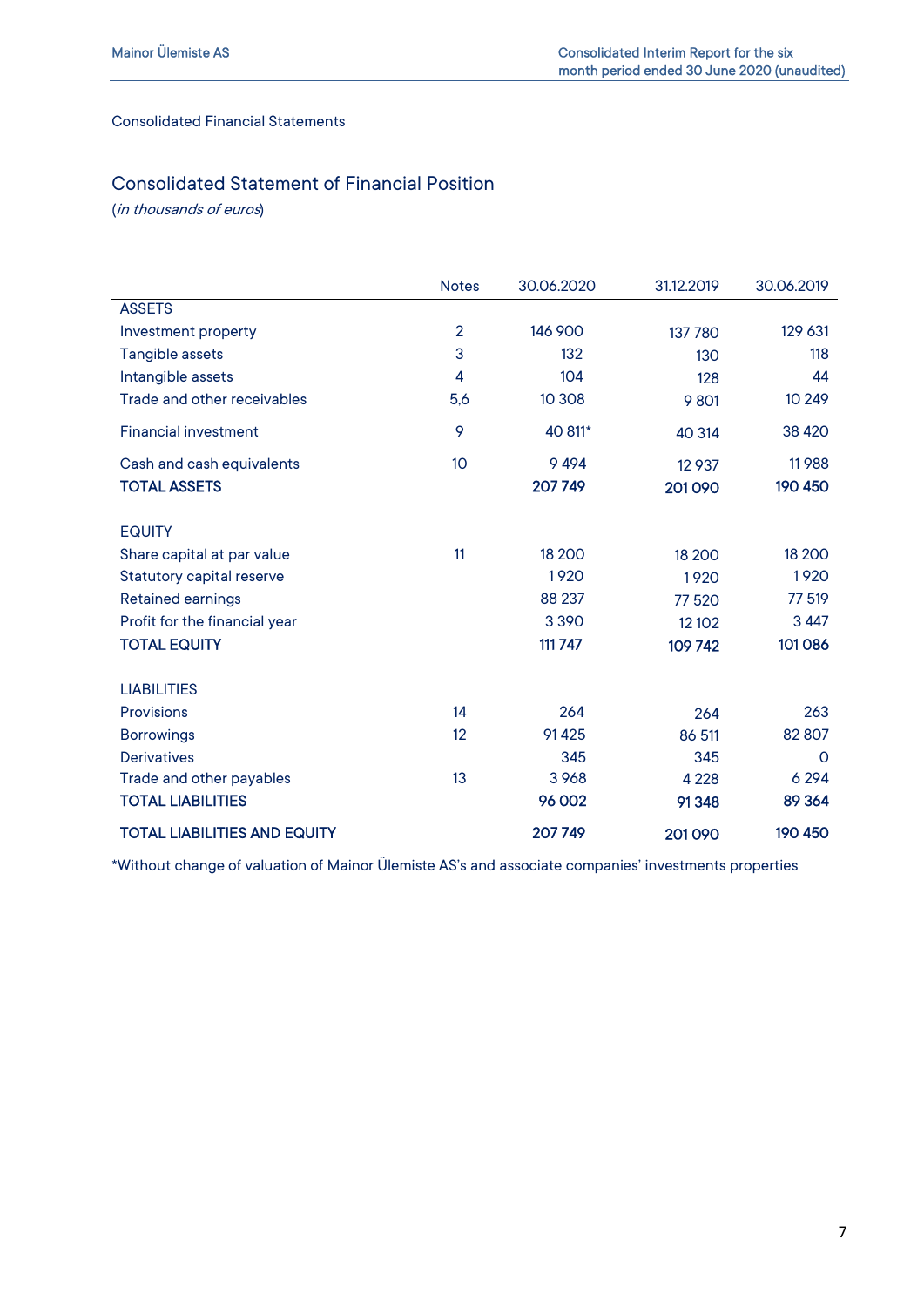## Consolidated Statement of Comprehensive Income

(in thousands of euros)

|                                            | <b>Notes</b> | $01.01 -$<br>30.06.2020 | $01.01 -$<br>30.06.2019 |
|--------------------------------------------|--------------|-------------------------|-------------------------|
| Revenue                                    | 15           | 5 3 6 5                 | 5 3 21                  |
| <b>Cost of Sales</b>                       | 17           | $-1304$                 | $-1607$                 |
| <b>Gross Profit</b>                        |              | 4 0 61                  | 3714                    |
| <b>Marketing expenses</b>                  | 18           | $-95$                   | $-81$                   |
| Administration expenses                    | 19           | $-1453$                 | $-1104$                 |
| Revenues from financial investment*        | 9            | 1881                    | 2 0 13                  |
| Other operating income                     | 16           | 43                      | $\overline{2}$          |
| Other operating expenses                   | 21           | $-4$                    | $-7$                    |
| <b>Operating Profit</b>                    |              | 4 4 3 3                 | 4537                    |
| <b>Financial income and expenses</b>       |              |                         |                         |
| Interest income                            | 22           | 25                      | 30                      |
| Interest expense                           | 23           | $-1033$                 | $-1050$                 |
| Other financial income and expenses        | 24           | $-35$                   | $-55$                   |
| <b>Total financial income and expenses</b> |              | $-1043$                 | $-1075$                 |
| Profit before tax                          |              | 3390                    | 3462                    |
| Income tax expense                         | 26           | $\Omega$                | $-15$                   |
| Net Profit for the year                    |              | 3390                    | 3 4 4 7                 |
| Total comprehensive income for the year    |              | 3 3 9 0                 | 3 4 4 7                 |
| Attributable to the owners of the company  |              | 3 3 9 0                 | 3 4 4 7                 |

\*Without change of valuation of Mainor Ülemiste AS's and associate companies' investments properties

### Consolidated Statement of Cash Flows

(in thousands of euros)

|                                                      | <b>Notes</b> | 30.06.2020 | 30.06.2019 |
|------------------------------------------------------|--------------|------------|------------|
| Cash flows from operating activities                 |              |            |            |
| Net profit for the year                              |              | 3 3 9 0    | 3462       |
| Adjustments:                                         |              |            |            |
| Depreciation and amortizatsion of non-current assets | 3.4          | 53         | 29         |
| Profit (loss) from fixed asset sales and write-offs  |              | O          | $\Omega$   |
| Other adjustments                                    |              | $-21$      | 18         |
| Profit (loss) from financial investments             | 9            | $-1881$    | $-2013$    |
| Other financial income and other financial expenses  |              | 35         | 55         |
| Interest expenses                                    |              | 1008       | 1020       |
| Changes in receivables from operating activities     |              | $-410$     | 348        |
| Changes in payables from operating activities        |              | $-121$     | 1986       |
| Net cash generated by operating activities           |              | 2053       | 4 9 0 5    |

8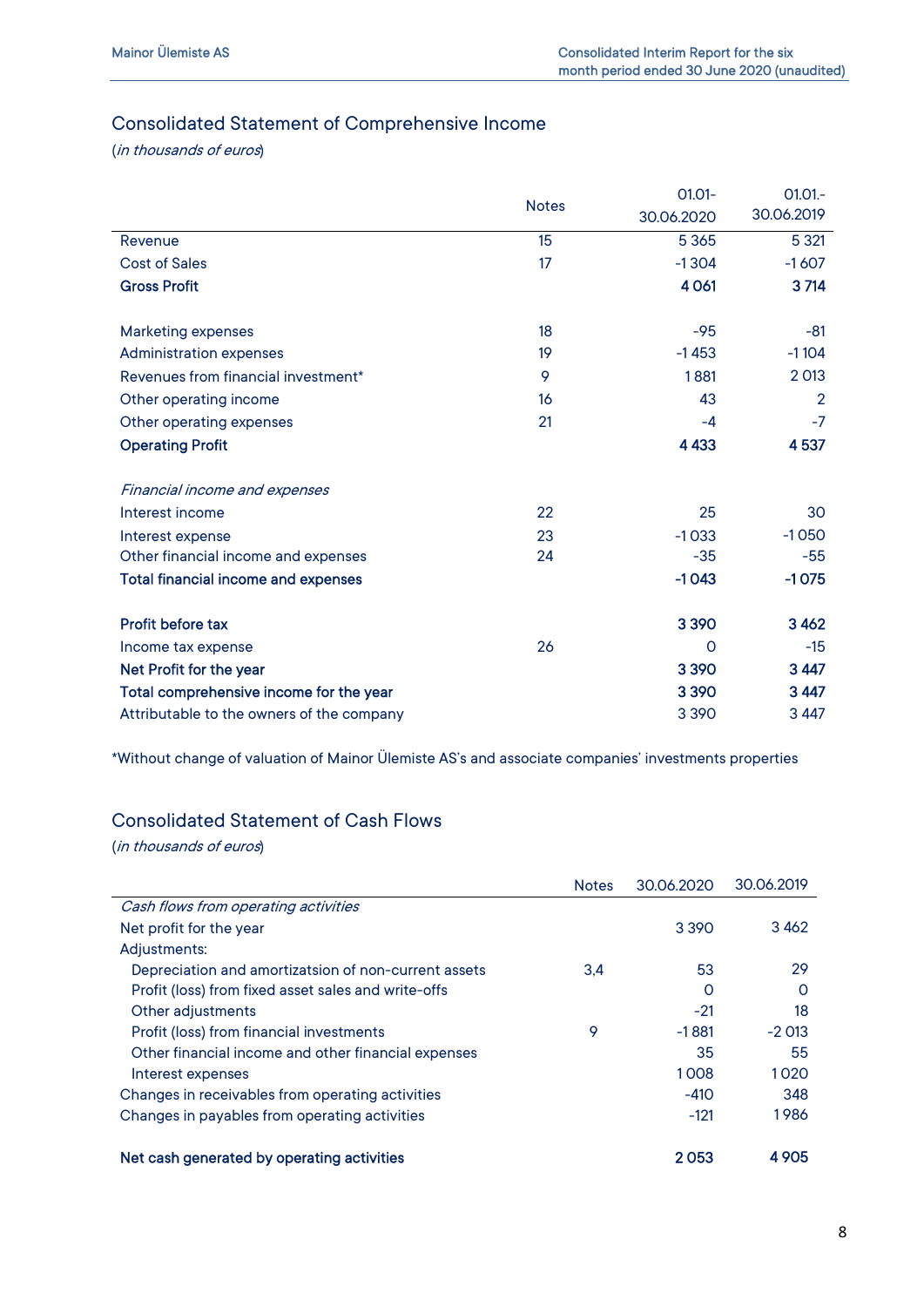| Cash flows from investing activities                     |                   |          |          |
|----------------------------------------------------------|-------------------|----------|----------|
| Sales of property, plant and equipment                   | 3                 | 31       | $\Omega$ |
| Payments for property, plant and equipment               | 3                 | -46      | $-38$    |
| Payments for investment property                         | $\overline{2}$    | $-9120$  | $-6941$  |
| Loans granted                                            | 5                 | $\Omega$ | 0        |
| Repayment of loans grante                                |                   | $\Omega$ | 740      |
| Interest received                                        |                   | $\Omega$ | 140      |
| Dividends received                                       | 9,27              | 1384     | 1341     |
| Net cash used in investing activities                    |                   | -7 751   | $-4758$  |
| Cash flows from financing activities                     |                   |          |          |
| Proceeds from borrowings                                 | $12 \overline{ }$ | 6 2 3 3  | 42 411   |
| Repayment of borrowings                                  | 12                | $-1215$  | $-37401$ |
| Capital lease payments                                   |                   | $-19$    | $-15$    |
| Interest paid                                            |                   | $-1360$  | $-1374$  |
| Dividends paid                                           | 11                | $-1384$  | $-1400$  |
| Net cash from financing activities                       |                   | 2 2 5 5  | 2 2 2 1  |
| <b>Total cash flows</b>                                  |                   | $-3443$  | 2 3 6 8  |
| Cash and cash equivalents at the beginning of the period | 10 <sup>°</sup>   | 12 9 37  | 9 6 20   |
| Net change in cash and cash equivalents                  |                   | $-3443$  | 2 3 6 8  |
| Cash and cash equivalents at the end of the period       | 10                | 9494     | 11988    |

## Consolidated Statement of Changes in Equity

(in thousands of euros)

|                                                | <b>Share</b> | Statutory | Retained | <b>Total Equity</b> |
|------------------------------------------------|--------------|-----------|----------|---------------------|
|                                                | capital      | reserve   | earnings |                     |
| <b>Balance at 31.12.2018</b>                   | 19 200       | 1920      | 78 919   | 100 039             |
| Dividends declared                             | O            | O         | $-1400$  | $-1400$             |
| Decrease in share capital                      | $-1000$      | O         | $\Omega$ | $-1000$             |
| Total comprehensive income<br>01.01-30.06.2019 | O            | $\circ$   | 3 4 4 7  | 3 4 4 7             |
| <b>Balance at 30.06.2019</b>                   | 18 200       | 1920      | 80 966   | 101086              |
| Total comprehensive income<br>01.07-31.12.2019 | $\circ$      | O         | 8 6 5 6  | 8 6 5 6             |
| <b>Balance at 31.12.2019</b>                   | 18 200       | 1920      | 89 622   | 109742              |
| Dividends declared                             | O            | O         | $-1384$  | $-1384$             |
| Total comprehensive income<br>01.01-30.06.2020 | O            | O         | 3 3 9 0  | 3 3 9 0             |
| <b>Balance at 30,06,2020</b>                   | 18 200       | 1920      | 91627    | 111 747             |

Detailed information on changes in equity is disclosed in Note 11.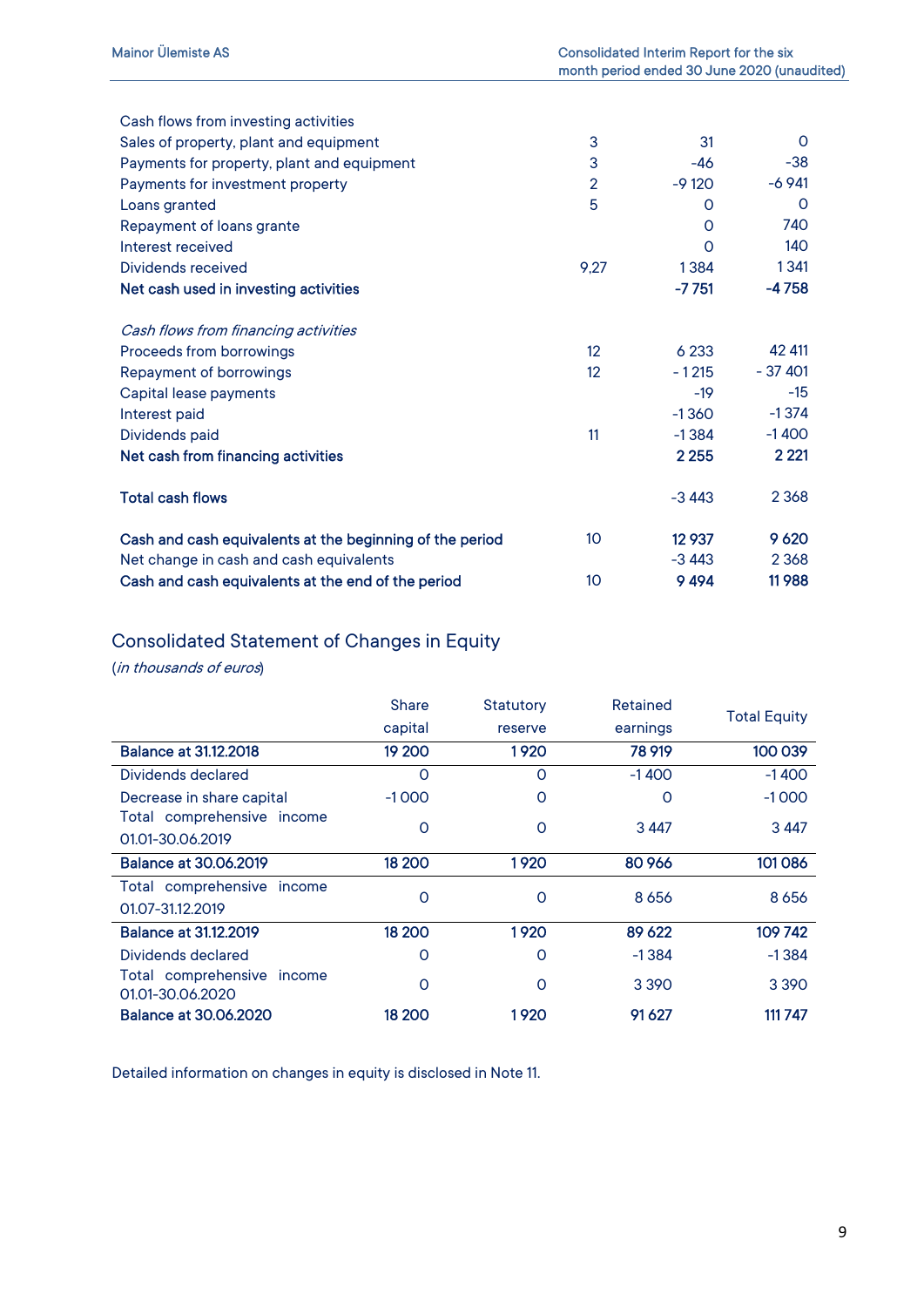## Notes to the consolidated financial statements

#### Note 1. Reporting entity

Mainor Ülemiste AS (hereafter also as "the Group" or "the Entity") isa n entity registered in the Republic of Estonia and its main activity ist o develop Ülemiste City business area located next to Tallinn Airport at the terrotory of former Dvigatel factory. Mainor Ülemiste AS shareholders are Estonian registered entities Smart City Group AS with 83.84% of shares and Logit Eesti AS with 16.16% of shares.

#### Note 2. Investment property

#### (in thousands of euros)

The Group presents investments property as office and production building which are either rented out or real estate with development potential but without defined exact future purpose. All the property investments are located in Tallinn in a business district Ülemiste City.

|                                     | <b>Note</b> | Investment property |
|-------------------------------------|-------------|---------------------|
| <b>Balance at 31.12.2018</b>        |             | 122 630             |
| Additions 01.01-30.06.2019          |             | 7001                |
| <b>Balance at 30,06,2019</b>        |             | 129 631             |
| Additions 01.07-31.12.2019          |             | 7 2 0 4             |
| Gain (loss) on property revaluation | 20          | 945                 |
| <b>Balance at 31.12.2019</b>        |             | 137780              |
| Additions 01.01-30.06.2020          |             | 9 1 2 0             |
| <b>Balance at 30.06.2020</b>        |             | 146 900             |

### Note 3. Property, plant and equipment

|                                             | Machinery<br>and<br>equipment | Equipment<br>and fixtures | Prepayments | Total  |
|---------------------------------------------|-------------------------------|---------------------------|-------------|--------|
| 01.01.2019-31.12.2019                       |                               |                           |             |        |
| Carrying amount at 01.01.2019               | 25                            | 75                        | O           | 100    |
| Incl. acquistion cost                       | 37                            | 203                       | 0           | 240    |
| Incl. accumulated depreciation              | $-12$                         | $-128$                    | 0           | $-140$ |
| Acquisition and improvements                | O                             | 43                        | 32          | 75     |
| <b>Disposals</b>                            | $\Omega$                      | -6                        | $\Omega$    | -6     |
| Depreciation of sold and disposed<br>assets | $\Omega$                      | 6                         | $\circ$     | 6      |
| Depreciation                                | $-7$                          | $-38$                     | $\Omega$    | $-45$  |
| Carrying amount at 31.12.2019               | 18                            | 80                        | 32          | 130    |
| Incl. Acquistion cost                       | 37                            | 237                       | 32          | 306    |
| Incl. Accumulated amortization              | $-19$                         | $-157$                    | 0           | $-176$ |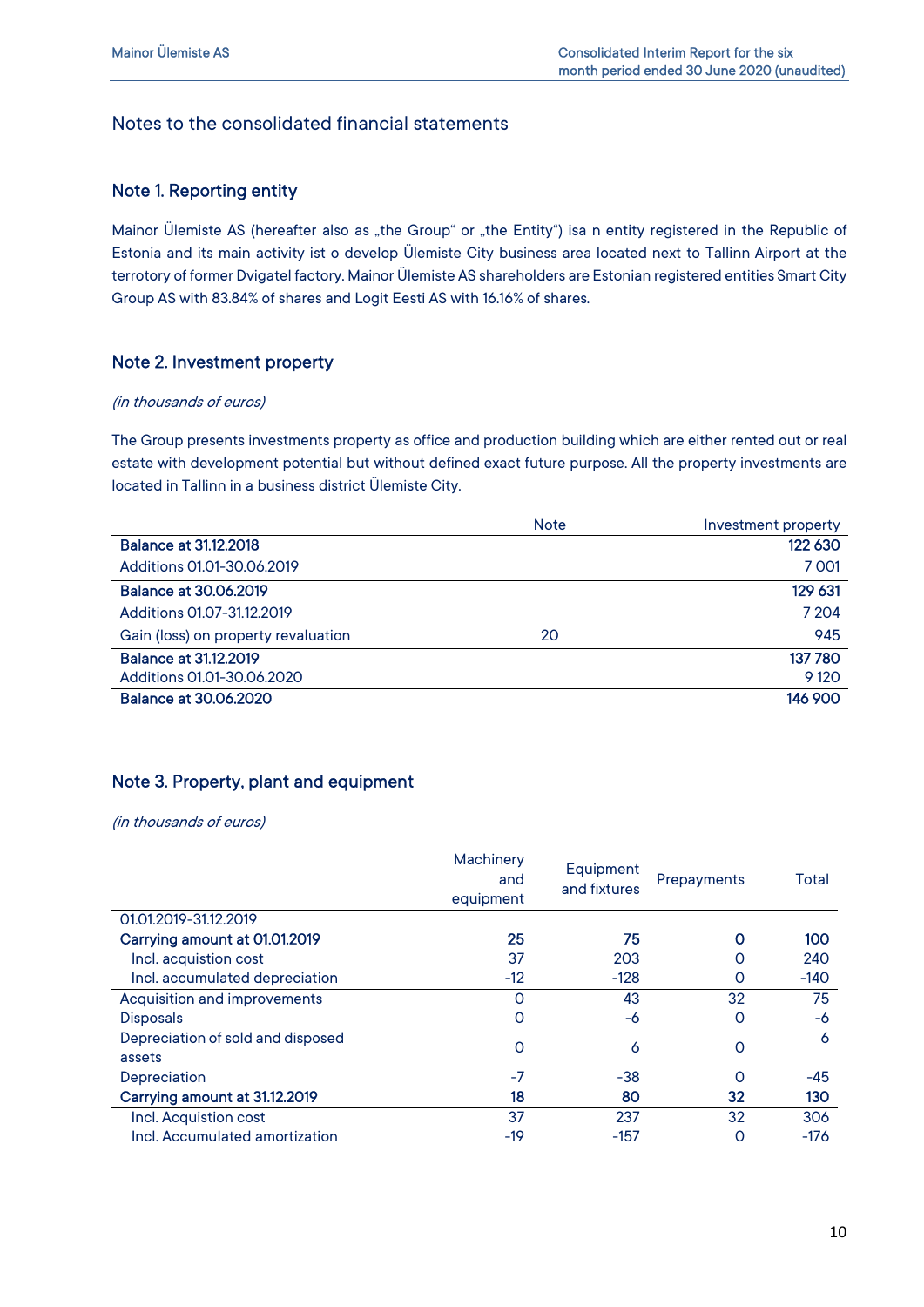|                                   | Machinery<br>and<br>equipment | Equipment<br>and fixtures | Prepayments | Total    |
|-----------------------------------|-------------------------------|---------------------------|-------------|----------|
| 01.01.2020-30.06.2020             |                               |                           |             |          |
| Carrying amount at 01.01.2020     | 18                            | 80                        | 32          | 130      |
| Acquisition and improvements      | 35                            | 2                         | 8           | 45       |
| <b>Sales</b>                      | $-31$                         | O                         | 0           | $-31$    |
| Reclassification from prepayment  | 0                             | 35                        | $-35$       | $\Omega$ |
| Depreciation of sold and disposed |                               |                           |             |          |
| assets                            | 16                            | $\circ$                   | Ο           | 16       |
| Depreciation                      | -4                            | $-24$                     | Ο           | $-28$    |
| Carrying amount at 30.06.2020     | 34                            | 93                        | 5           | 132      |
| Incl. Acquisition cost            | 41                            | 274                       | 5           | 320      |
| Incl. Accumulated depreciation    | $-7$                          | $-181$                    | 0           | $-188$   |

## Note 4. Intangible assets

|                                | Computer<br>software | Other<br>intangible<br>assets | Total |
|--------------------------------|----------------------|-------------------------------|-------|
| 01.01.2019-31.12.2019          |                      |                               |       |
| Carrying amount at 01.01.2019  | 53                   | Ο                             | 53    |
| Purchase of intangible assets  | 103                  | O                             | 103   |
| Depreciation                   | $-28$                | O                             | $-28$ |
| Carrying amount at 31.12.2019  | 128                  | Ο                             | 128   |
| Inkl. Acquisition cost         | 157                  | O                             | 157   |
| Inkl. Accumulated depreciation | $-29$                | 0                             | $-29$ |
| 01.01.2020-30.06.2020          |                      |                               |       |
| Carrying amount at 01.01.2020  | 128                  | 0                             | 128   |
| Purchase of intagible assets   |                      | Ο                             |       |
| Depreciation                   | $-25$                | Ο                             | $-25$ |
| Carrying amount at 30.06.2020  | 104                  | Ο                             | 104   |
| Inkl. Acquisition cost         | 158                  | O                             | 158   |
| Inkl. Accumulated depreciation | $-54$                | O                             | $-54$ |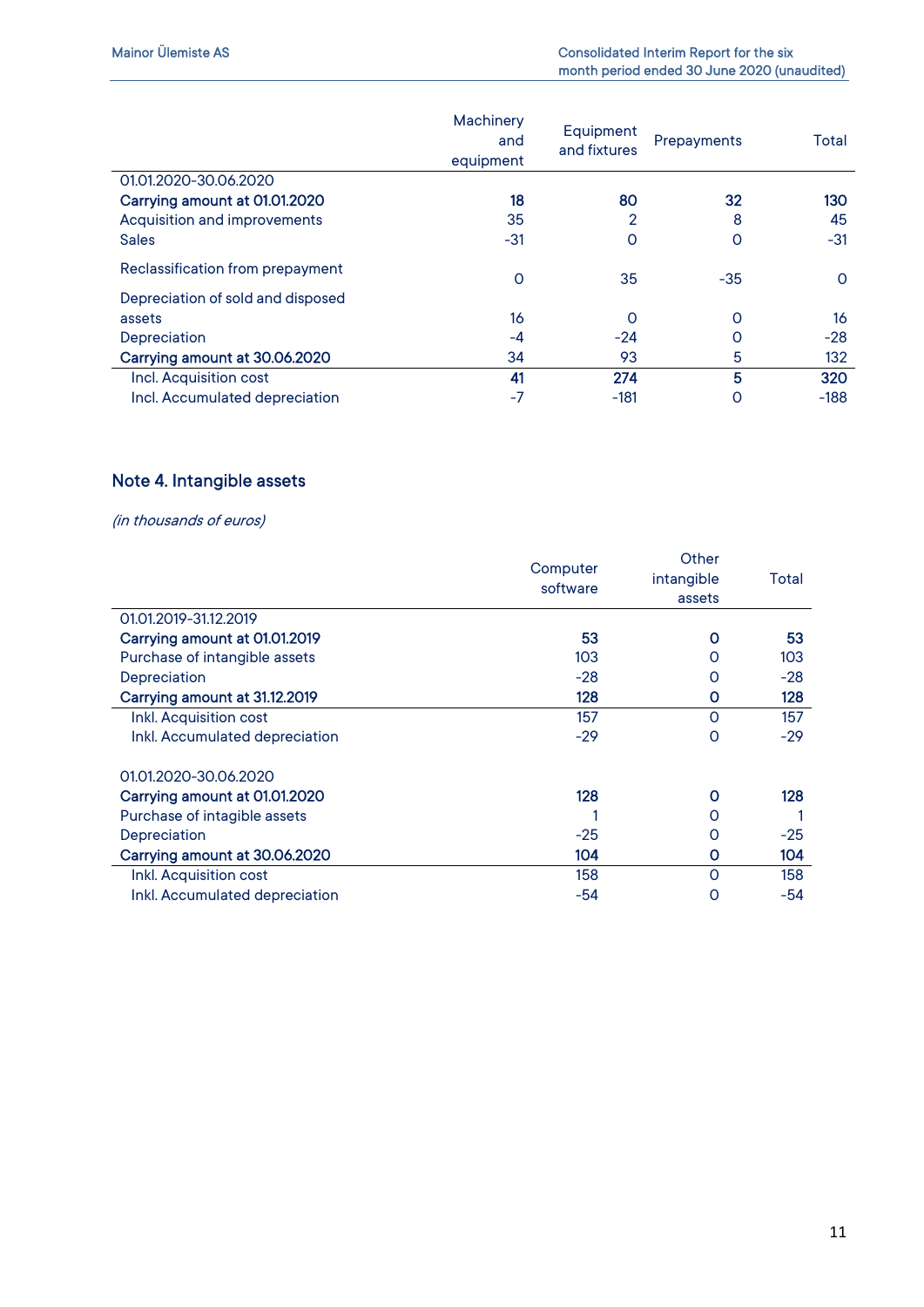## Note 5. Receivables and prepayment

(in thousands of euros)

|                                                   | <b>Notes</b> | 30.06.2020 | Due within 1 year |
|---------------------------------------------------|--------------|------------|-------------------|
| <b>Financial assets</b>                           |              |            |                   |
| Trade receivables                                 | 5.6          | 1189       | 1189              |
| Allowance for doubtful receivables                | 5,6          | -63        | -63               |
| Receivable from other entities in Mainor AS group | 27           | 8745       | 8745              |
| <b>Total financial assets</b>                     |              | 9 871      | 9 871             |
| Non-financial assets                              |              |            |                   |
| <b>Prepaid taxes</b>                              | 7            | 339        | 339               |
| Other receivables and prepayment                  |              | 98         | 98                |
| <b>Total non-financial assets</b>                 |              | 437        | 437               |
| <b>Total receivables and prepayment</b>           |              | 10 308     | 10 308            |

|                                                    | <b>Note</b> | 30.06.2019 | Due within 1 year |
|----------------------------------------------------|-------------|------------|-------------------|
| <b>Financial assets</b>                            |             |            |                   |
| Trade receivables                                  | 5.6         | 849        | 849               |
| Allowance for doubtful receivables                 | 5,6         | $-33$      | $-33$             |
| Receivables from other entities in Mainor AS group | 27          | 8658       | 8 6 5 8           |
| <b>Finantsvarad kokku</b>                          |             | 9 4 7 4    | 9 4 7 4           |
|                                                    |             |            |                   |
| Non-financial assets                               |             |            |                   |
| <b>Prepaid taxes</b>                               | 7           | 677        | 677               |
| Other receivables and prepayment                   |             | 98         | 95                |
| <b>Total non-financial assets</b>                  |             | 775        | 775               |
| <b>Total receivables and prepayments</b>           |             | 10 249     | 10 249            |

### Note 6. Trade receivables

|                                                     | <b>Note</b> | 30.06.2020 | 30.06.2019 |
|-----------------------------------------------------|-------------|------------|------------|
| Trade receivables                                   | 9           | 1189       | 849        |
| Doubtful receivables                                | 9           | -63        | $-33$      |
| <b>Total</b>                                        |             | 1 1 2 6    | 816        |
| Doubtful receivables                                |             |            |            |
| Doubtful receivables at the beginning of the period |             | $-41$      | -749       |
| Receivables classified as doubtful                  |             | $-22$      | $-17$      |
| Doubtful receivables classified as uncollectible    |             | O          | 733        |
| Doubtful receivables at the end of period           | 9           | $-63$      | $-33$      |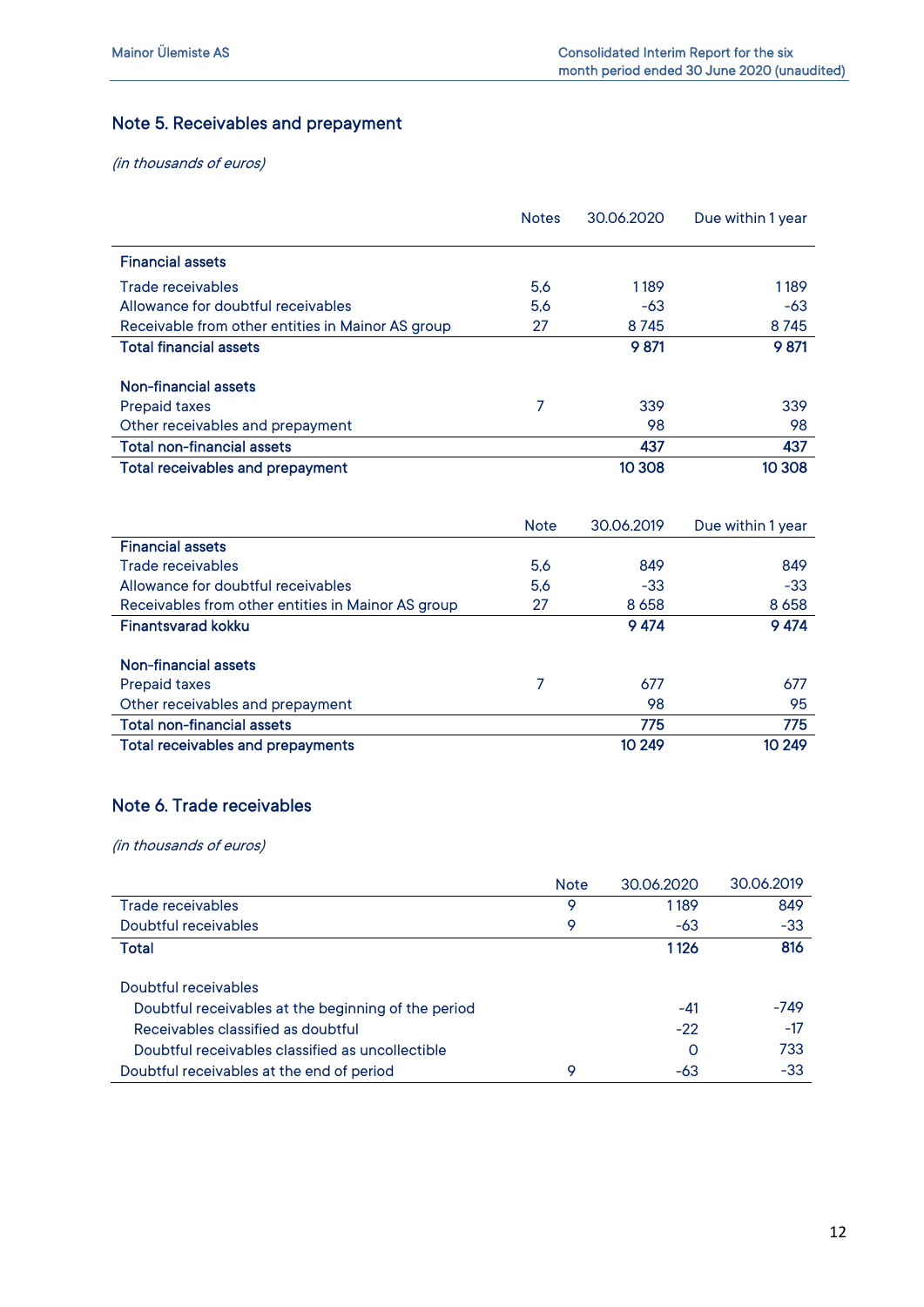## Note 7. Prepaid taxes and taxes payable

(in thousands of euros)

|                     |             | 30.06.2020 |         | 30.06.2019 |         |
|---------------------|-------------|------------|---------|------------|---------|
|                     | <b>Note</b> | Prepayment | Payable | Prepayment | Payable |
| Value added tax     |             | 339        |         | 677        | 180     |
| Personal income tax |             |            | 25      |            | 24      |
| Social tax          |             |            | 40      | O          | 39      |
| Other taxes         |             |            | 42      | Ο          | 56      |
| <b>Total</b>        | 7,13        | 339        | 107     |            | 299     |

### Note 8. Shares in subsidiaries

#### (in thousands of euros)

Information about shares in subsidiaries is relevant only for Mainor Ülemiste AS stand-alone financial statements. In consolidated financial statements, subsidiaries are presented as consolidated line by line.

| Subsidiary<br>regystry code | Company                        | Primary activity                 | Participation<br>rate $(\%)$<br>30.06.2020 | Participation<br>rate $(\%)$<br>31.12.2019 | Participation<br>rate $(\%)$<br>30.06.2019 |
|-----------------------------|--------------------------------|----------------------------------|--------------------------------------------|--------------------------------------------|--------------------------------------------|
| 12804904                    | Öpiku Majad OÜ                 | <b>Real Estate</b><br>activities | 100%                                       | 100%                                       | 100%                                       |
| 14578228                    | Ülemiste City<br>Residences OU | <b>Real Estate</b><br>activities | 100%                                       | 100%                                       | 100%                                       |
| 12783421                    | Spacex Eesti OÜ                | <b>Real Estate</b><br>activities | 100%                                       | 100%                                       | 100%                                       |

#### Shares in subsidiaries at cost value

| Company                     | 30.06.2019 | 31.12.2019 | 30.06.2020 |
|-----------------------------|------------|------------|------------|
| Öpiku Majad OU              | 10 250     | 10 250     | 10 250     |
| Ülemiste City Residences OÜ |            |            |            |
| <b>Total</b>                | 10 25 2    | 10 25 2    | 10 25 2    |

#### Shares in subsidiaries by equity method

| Company                     | 30.06.2019 | Profit by<br>equity<br>method | 31.12.2019 | Profit by<br>equity<br>method | 30.06.2020 |
|-----------------------------|------------|-------------------------------|------------|-------------------------------|------------|
| Öpiku Majad OÜ              | 21 1 31    | 2880                          | 24 011     | 2 0 8 1                       | 26 0 92    |
| Ulemiste City Residences OU | 2          | $-2$                          | 0          | O                             | 0          |
| Spacex Eesti OU             | O          | $\Omega$                      | 0          | O                             | 0          |
| <b>Total</b>                | 21 133     | 2878                          | 24 011     | Ο                             | 26 092     |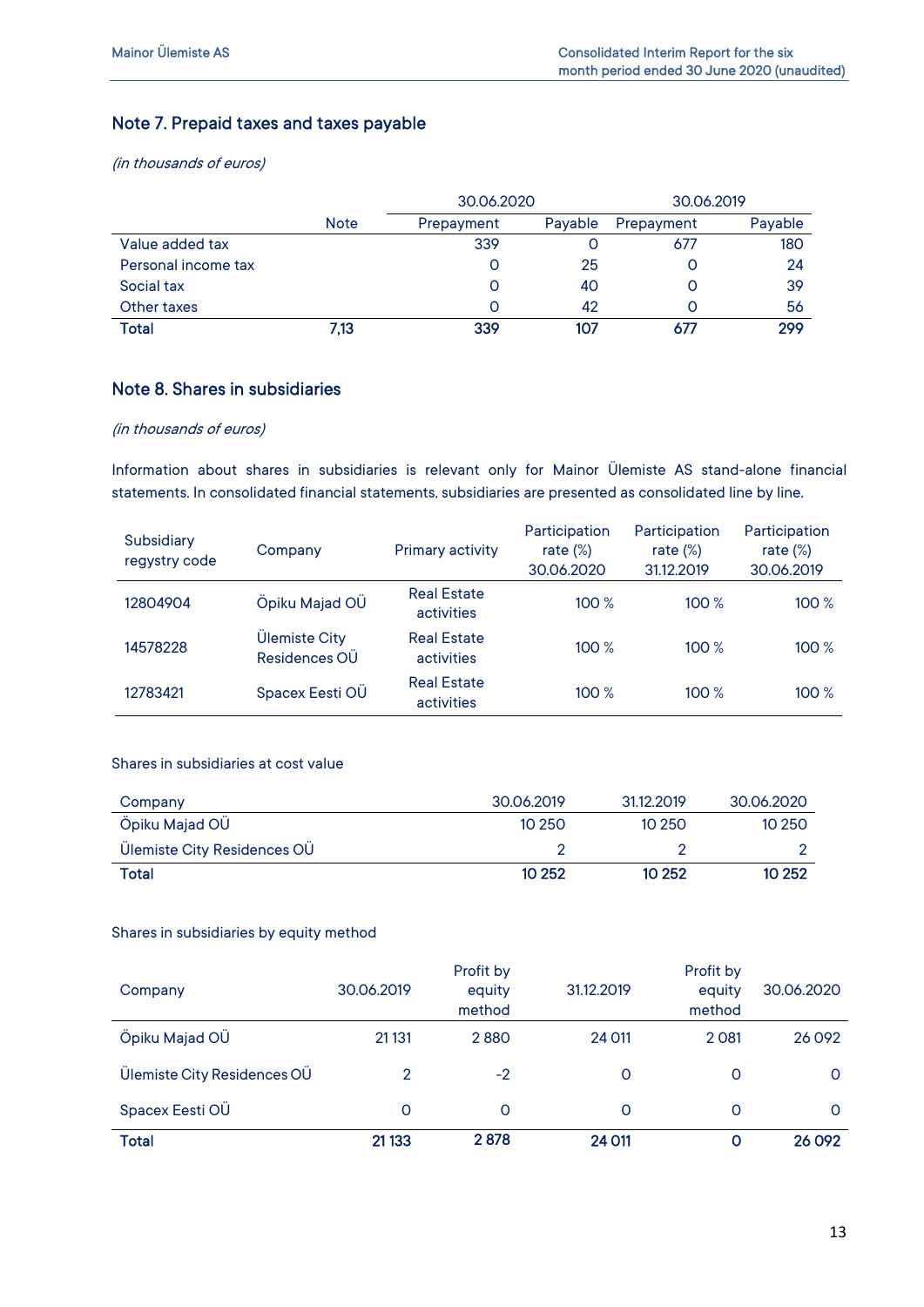According to the decision of the Management Board, Spacex Eesti OÜ will not be consolidated into the Group's report because the company will not have any economic activity since June 2018.

#### Note 9. Shares in associate companies

(in thousandds of euros)

Shares in associate companies, general information

| <b>Affiliates</b><br>regystry code | Company                    | <b>Primary activity</b>          | Participation<br>rate $(\%)$<br>30.06.2020 | Participation<br>rate $(\%)$<br>31.12.2019 | Participation<br>rate $(\%)$<br>31.06.2019 |
|------------------------------------|----------------------------|----------------------------------|--------------------------------------------|--------------------------------------------|--------------------------------------------|
| 11978111                           | Technopolis<br>Ulemiste AS | <b>Real Estate</b><br>activities | 49%                                        | 49%                                        | 49%                                        |

Shares in associate companies, detail information

| Company                           | 30.06.2019 | Profit by<br>equity<br>method | 31.12.2019 | <b>Dividends</b> | Profit by<br>equity<br>method | 30.06.2020 |
|-----------------------------------|------------|-------------------------------|------------|------------------|-------------------------------|------------|
| <b>Technopolis</b><br>Ulemiste AS | 38 4 20    | 1894                          | 40 314     | $-1.384$         | 1881                          | 40 811*    |
| <b>Kokku</b>                      | 38 4 20    | 1894                          | 40 314     | $-1384$          | 1881                          | 40 811*    |

\*Without chanfe of valuation investments properties

According to the Technopolis Ülemiste AS shareholders' agreement, Mainor Ülemiste AS has a right to a put option where the entity has a right to demand that Technopolis OY buys the shares held by Mainor Ülemiste AS within 6 months of the demand. As an annex to the shareholders' agreement it is sätted that the sales price of the shares is the share of net asset value of the company but not less than the net asset value as of the of last quarter.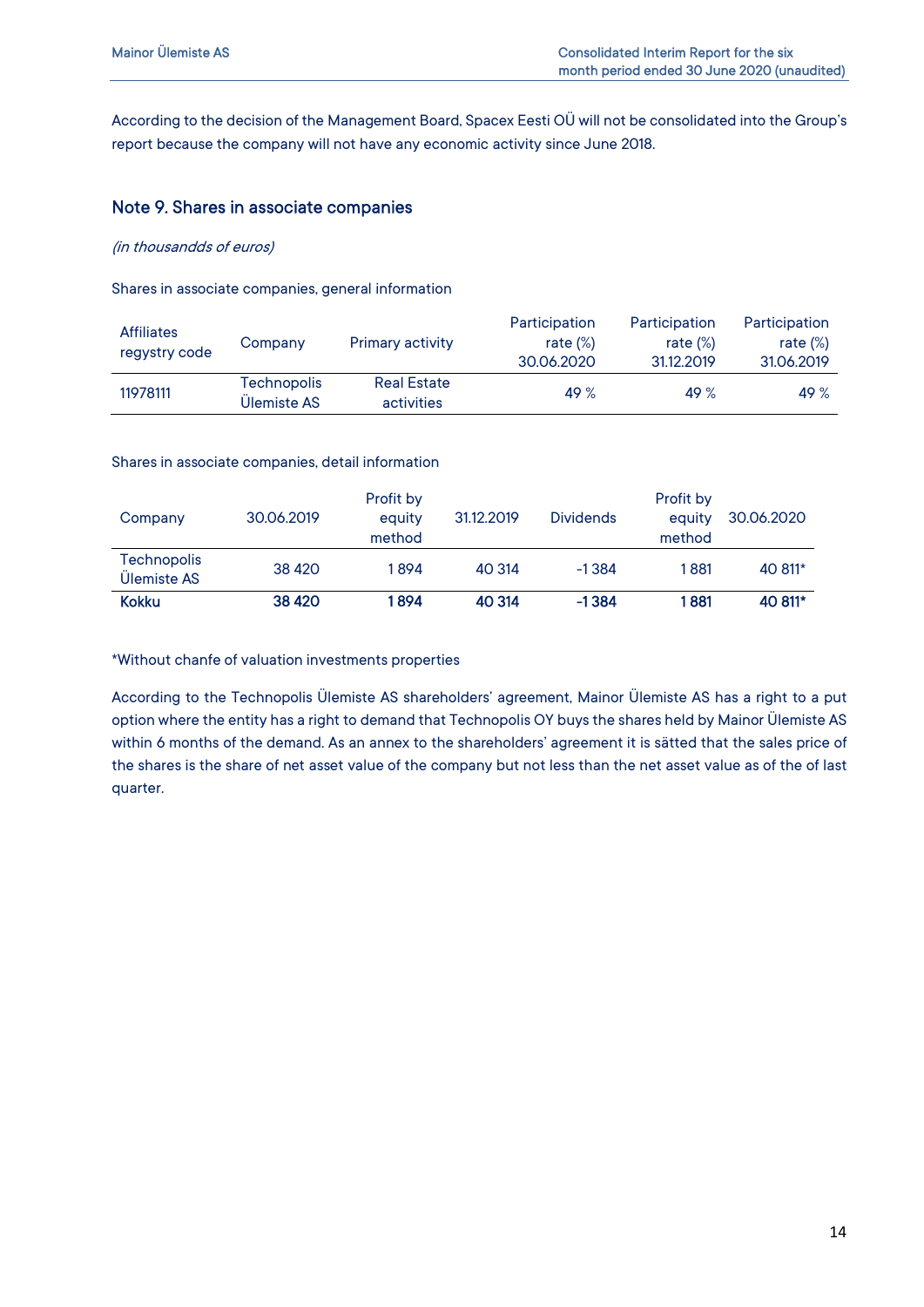### Note 10. Cash and cash equivalents

(in thousands of euros)

| <b>Kokku</b>                | 9494       | 12 9 37   | 11988      |
|-----------------------------|------------|-----------|------------|
| Current accounts with banks | 9 494      | 12937     | 11988      |
|                             | 30.06.2020 | 3112 2019 | 30.06.2019 |

Mainor Ülemiste AS belongs to the consolidated group of Mainor ASi.

### Note 11. Share capital

|                                                | 30.06.2020 | 31.12.2019 | 30.06.2019 |
|------------------------------------------------|------------|------------|------------|
| Number of shares                               | 30 333 333 | 30 333 333 | 30 333 333 |
| Nominal value of shares (in euros)             | 0.60       | 0.60       | 0.60       |
| Share capital ( <i>in thousands of euros</i> ) | 18 200     | 18 200     | 18 200     |

The share capital of Mainor Ülemiste AS consist of 30 333 333 ordinary shares with a face value of 0.60 euros, which is divided as follows:

- Smart City Group, which owns 25 430 311 shares
- LOGiT Eesti AS, which owns 4 903 022 shares

In 2020 the shareholders were paid dividends in the amount 1,384 thousand euros (2019: 1,400 thousand euros), which means that dividend per share was 4.5 eurocents (in 2019 it was 4.4 eurocents per share).

### Note 12. Borrowings

(tuhandetes eurodes)

|                                  | 30.06.2020 | Breakdown by residual maturity |                  |              |
|----------------------------------|------------|--------------------------------|------------------|--------------|
|                                  |            | Within 12                      |                  | Over 5 years |
|                                  |            | months                         | Within 1-5 years |              |
| <b>Bank loans</b>                | 81 3 58    | 3 1 0 3                        | 78 255           |              |
| <b>Bonds</b>                     | 10 000     | O                              | 10 000           |              |
| <b>Finance lease liabilities</b> | 67         | 30                             | 37               |              |
| Total                            | 91 4 25    | 3 1 3 3                        | 88 29 2          |              |

|                                 | 31.12.2019 | Breakdown by residual maturity |                  |              |
|---------------------------------|------------|--------------------------------|------------------|--------------|
|                                 |            | Within 12                      | Within 1-5 years |              |
|                                 |            | months                         |                  | Over 5 years |
| <b>Bank loans</b>               | 76 442     | 2 7 2 0                        | 73722            |              |
| <b>Bonds</b>                    | 10 000     |                                | 10 000           |              |
| <b>Finance lease liabiities</b> | 69         | 31                             | 38               |              |
| <b>Total</b>                    | 86 511     | 2 7 51                         | 83760            |              |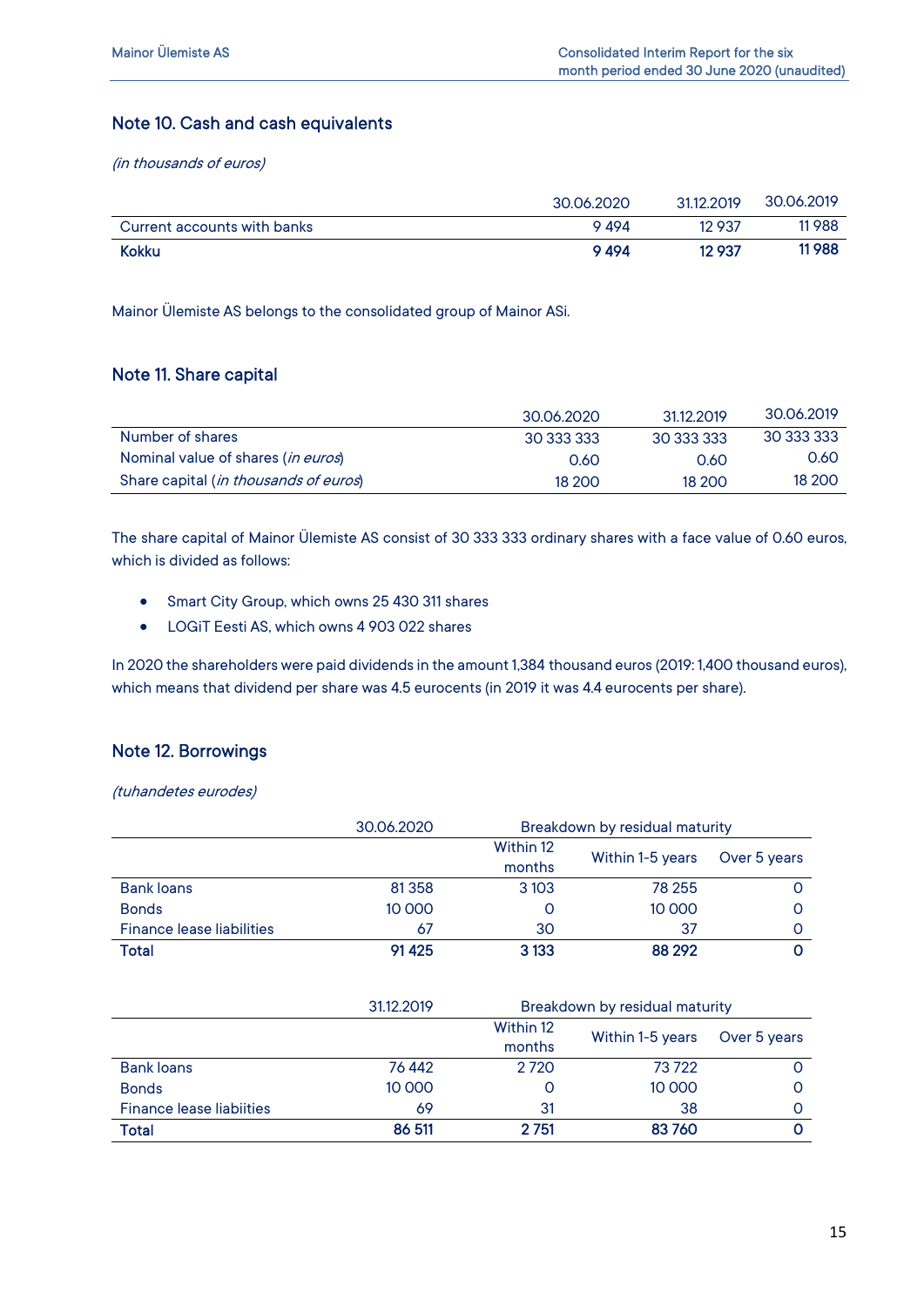The followings claims are included in long-term borrowings at 30.06.2020:

- Luminor Bank AS 6,125 thousand euros (2019: 6,125), of which the short-term part is 0 euros (2019: 0 euros);
- COOP Pank AS 4,181 thousand euros (2019: 4,322 thousand euros), of which the short-term part 190 thousand euros (2019: 271 thousand euros);
- LHV Pank AS 14,055 thousand euros (2019: 14,121 thousand euros), of which the short-term part 135 thousand euros;
- OP Bank Eestonian Branch 18,430 thousand euros (2019: 13,805 thousand euros), of which the shortterm part 477 thousand euros (2019: 728 thousand euros);
- SEB Pank AS 38,567 thousand euros (2019: 38,069 thousand euros), of which the short-term part 1,579 thousand euros (2019: 1,579 thousand euros).

Interest of the bank loans range is 1.8%-4.5%.

### Note 13. Payables and prepayments

|                                             | Breakdown by residual maturity |            |           |           |
|---------------------------------------------|--------------------------------|------------|-----------|-----------|
|                                             | <b>Note</b>                    | 30.06.2020 | 12 months | 1-5 years |
| <b>Financial liabilities</b>                |                                |            |           |           |
| Trade payables                              |                                | 2680       | 2680      | O         |
| Other payables                              |                                | O          | O         | Ω         |
| incl interst payable                        |                                | Ω          |           | $\Omega$  |
| Liabilities to companies in Mainor AS group | 27                             | 87         | 87        | 0         |
| <b>Total financial liabilities</b>          |                                | 2767       | 2767      | $\Omega$  |
|                                             |                                |            |           |           |
| Non-financial liabilities                   |                                |            |           |           |
| Payables to employees                       |                                | 128        | 128       | $\Omega$  |
| Taxes payable                               |                                | 107        | 107       | ი         |
| Prepayments received                        |                                | 871        | 145       | 726       |
| <b>Future expenses</b>                      |                                | 95         | 95        | O         |
| <b>Total non-financial liabilities</b>      |                                | 1201       | 475       | 726       |
| <b>Total payables and prepayments</b>       |                                | 3968       | 3 2 4 2   | 726       |

|                                             |             | Breakdown by residual maturity |           |           |
|---------------------------------------------|-------------|--------------------------------|-----------|-----------|
|                                             | <b>Note</b> | 30.06.2019                     | 12 months | 1-5 years |
| <b>Financial liabilities</b>                |             |                                |           |           |
| Trade payables                              |             | 3890                           | 3890      |           |
| Other payables                              |             | 1000                           | 1000      |           |
| incl interest payable                       |             | 0                              |           | Ω         |
| Liabilities to companies in Mainor AS group |             | 139                            | 128       |           |
| <b>Total financial liabilities</b>          |             | 5029                           | 5029      |           |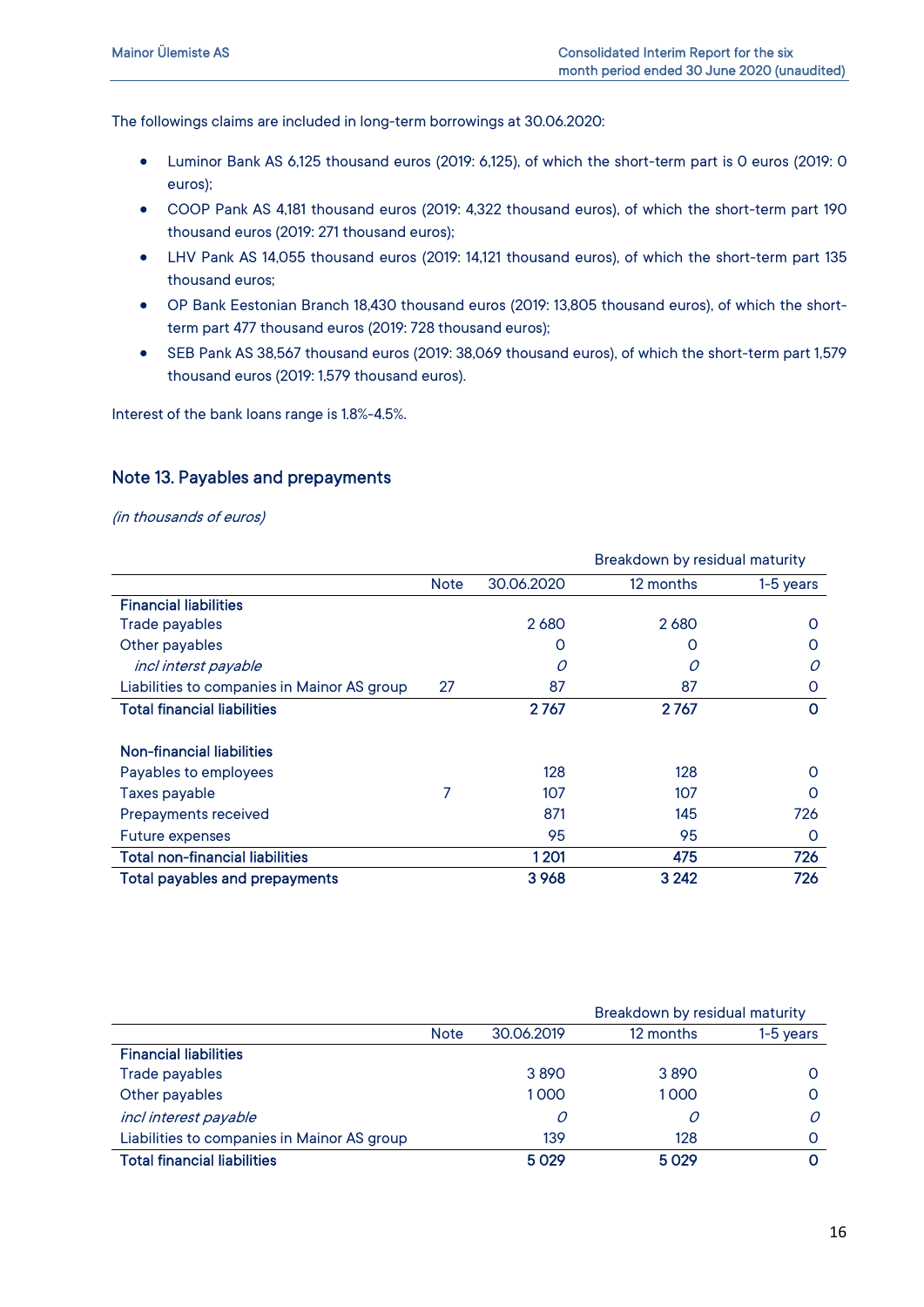## Note 14. Provisions

(in thousands of euros)

|                                             | 30.06.2019 | Formation/<br>Adjustment | 31.12.2019 | 30.06.2020 |
|---------------------------------------------|------------|--------------------------|------------|------------|
| Compensatiom for loss of ability to<br>work | 263        |                          | 264        | 264        |
| incl short-term                             | 50         |                          | 54         | 54         |
| incl long-term                              | 213        | -3                       | 210        | 210        |

Provisions have been recognised for former employees of AS Dvigatel for incapacitation benefiits and personal pension payment obligations. The balance as of 30.06.2020 includes a short-term portion in the amount of 54 thousand euros and long-term portion in the amount of 210 thousand euros.

## Note 15. Sales revenue

|                                            | <b>Note</b> | $01.01 -$  | $01.01 -$  |
|--------------------------------------------|-------------|------------|------------|
|                                            |             | 30.06.2020 | 30.06.2019 |
| Revenue from contracts with customer       |             |            |            |
| Other revenue                              |             | 250        | 209        |
| Revenue from administrative servuces       |             | 1002       | 1 1 1 8    |
| Total revenue from contracts with customer |             | 1252       | 1397       |
| Revenue from other sources                 |             |            |            |
| Rental income from operating leases        |             | 4075       | 3 8 12     |
| Revenue from parking service in garage     |             | 38         | 112        |
| <b>Total revenue from other sources</b>    |             | 4 1 13     | 3924       |
| <b>Total revenue</b>                       |             | 5365       | 5 3 21     |
|                                            |             |            |            |
|                                            |             | $01.01 -$  | $01.01 -$  |
| <i>(in thousand euros)</i>                 | <b>Note</b> | 30.06.2020 | 30.06.2019 |
| Revenue from contracts with customer       |             |            |            |
| <b>Fixed incidental costs</b>              |             | 74         | 68         |
| Incidental costs                           |             | 928        | 1120       |
| Conference room service                    |             | 17         | 51         |
| Parking in the outdoor                     |             | 133        | 37         |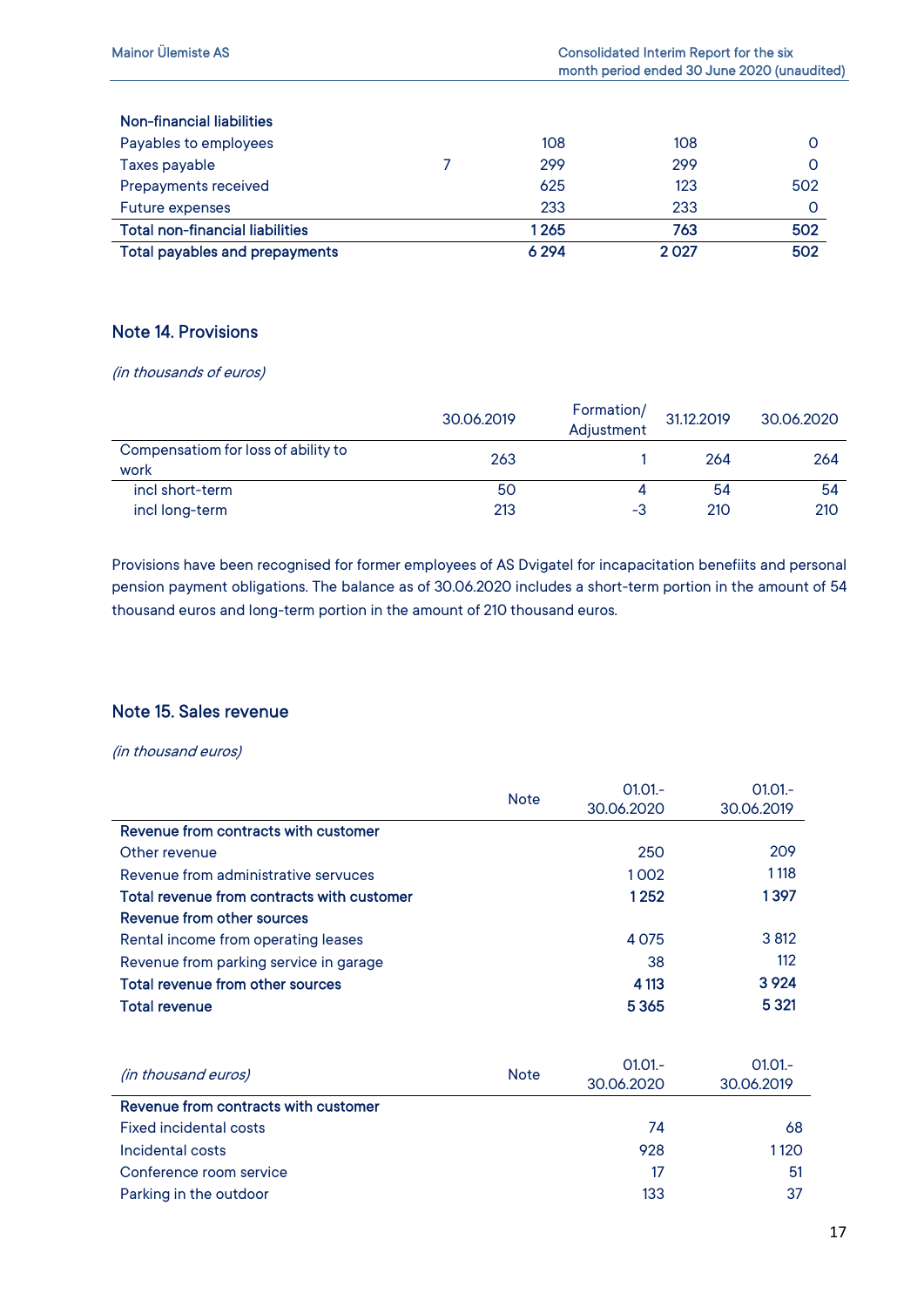| Illuminated advertising                    | 21      | 17      |
|--------------------------------------------|---------|---------|
| Other one-off services                     | 79      | 104     |
| Total revenue from contracts with customer | 1252    | 1397    |
| Revenue from other sources                 |         |         |
| Shared office rent                         | 124     | 113     |
| Office rent                                | 2 2 3 5 | 2400    |
| Industrial rent                            | 851     | 950     |
| Other rent                                 | 860     | 349     |
| Monthly-based accomodation service         | 5       | ∩       |
| Parking in the garage                      | 38      | 112     |
| Total revenue from other sources           | 4 1 13  | 3 9 2 4 |
| <b>Total revenue</b>                       | 5365    | 5 3 21  |

## Note 16. Other operating income

(in thousands of euros)

|                                                      | <b>Note</b> | $01.01 -$  | $01.01 -$  |
|------------------------------------------------------|-------------|------------|------------|
|                                                      |             | 30.06.2020 | 30.06.2019 |
| Gain/loss from change in fair value from investments |             |            |            |
| in properties                                        |             |            |            |
| Other income                                         |             | 43         |            |
| <b>Total</b>                                         |             | 43         |            |

## Note 17. Cost of Sales

|                           | $01.01 -$  | $01.01 -$  |
|---------------------------|------------|------------|
|                           | 30.06.2020 | 30.06.2019 |
| <b>Elektricity</b>        | $-379$     | $-613$     |
| Heating                   | $-147$     | $-177$     |
| Water- and sewage expense | $-59$      | $-102$     |
| <b>Security costs</b>     | $-23$      | $-41$      |
| State and local taxes     | $-37$      | $-42$      |
| Property maintance        | $-463$     | $-522$     |
| Other                     | $-196$     | $-110$     |
| <b>Total</b>              | $-1304$    | $-1607$    |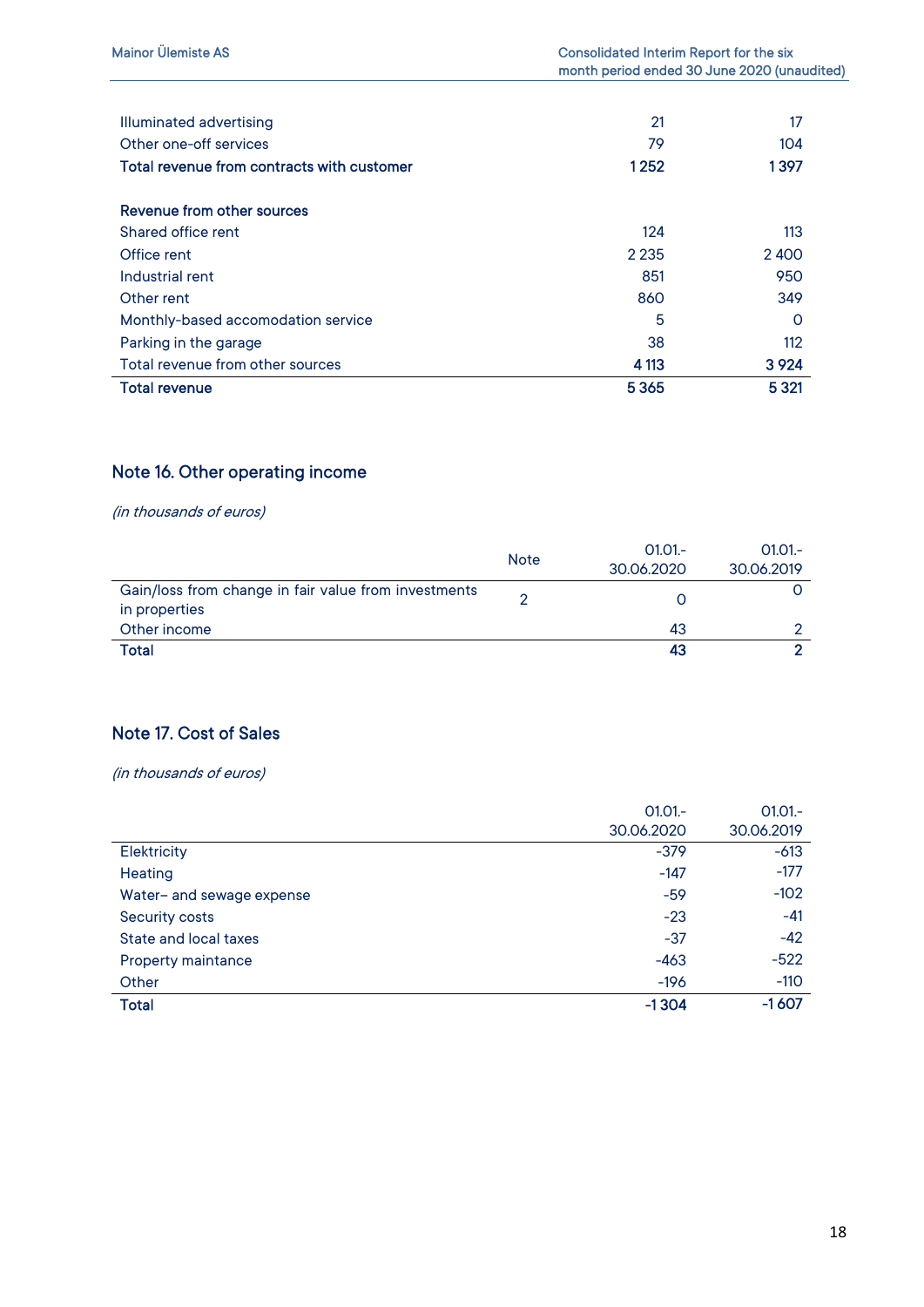## Note 18. Marketing expense

(in thousands of euros)

|                           | <b>Note</b> | 30.06.2020 | 30.06.2019 |
|---------------------------|-------------|------------|------------|
| Salary expenses and taxes |             | $-30$      | $-17$      |
| Advertising, PR           |             | -65        | -64        |
| <b>Kokku</b>              |             | $-95$      | $-81$      |

### Note 19. Administration expenses

(in thousands of euros)

|                                          |             | $01.01 -$  | $01.01 -$  |
|------------------------------------------|-------------|------------|------------|
|                                          | <b>Note</b> | 30.06.2020 | 30.06.2019 |
| Salary expenses and taxes                | 18,20       | $-503$     | $-485$     |
| Compensation expenses for incapacitation |             | $-21$      | $-19$      |
| Expenses from doubtful claims            |             | $-21$      | $-18$      |
| Amortization and depreciation            | 3.4         | $-53$      | $-29$      |
| Other miscellaneous expenses             |             | $-855$     | $-553$     |
| <b>Kokku</b>                             |             | $-1453$    | $-1104$    |

#### Note 20. Salary expenses

(in thousands of euros)

|                                       | $01.01 -$  | $01.01 -$  |
|---------------------------------------|------------|------------|
|                                       | 30.06.2020 | 30.06.2019 |
| <b>Salary expenses</b>                | $-388$     | $-354$     |
| Social- and unemployment tax expense  | $-134$     | $-139$     |
| Pension expense                       | -8         | $-7$       |
| Social tax on pensions                | -3         | -2         |
| Total                                 | $-533$     | $-502$     |
| Average number of full-time employees | 18         | 18         |

## Note 21. Other operating expenses

|                                  | $01.01 -$  | $01.01 -$  |
|----------------------------------|------------|------------|
|                                  | 30.06.2020 | 30.06.2019 |
| Loss on disposal of fixed assets |            |            |
| Other operating expenses         | -4         | -          |
| <b>Total</b>                     | -4         | -          |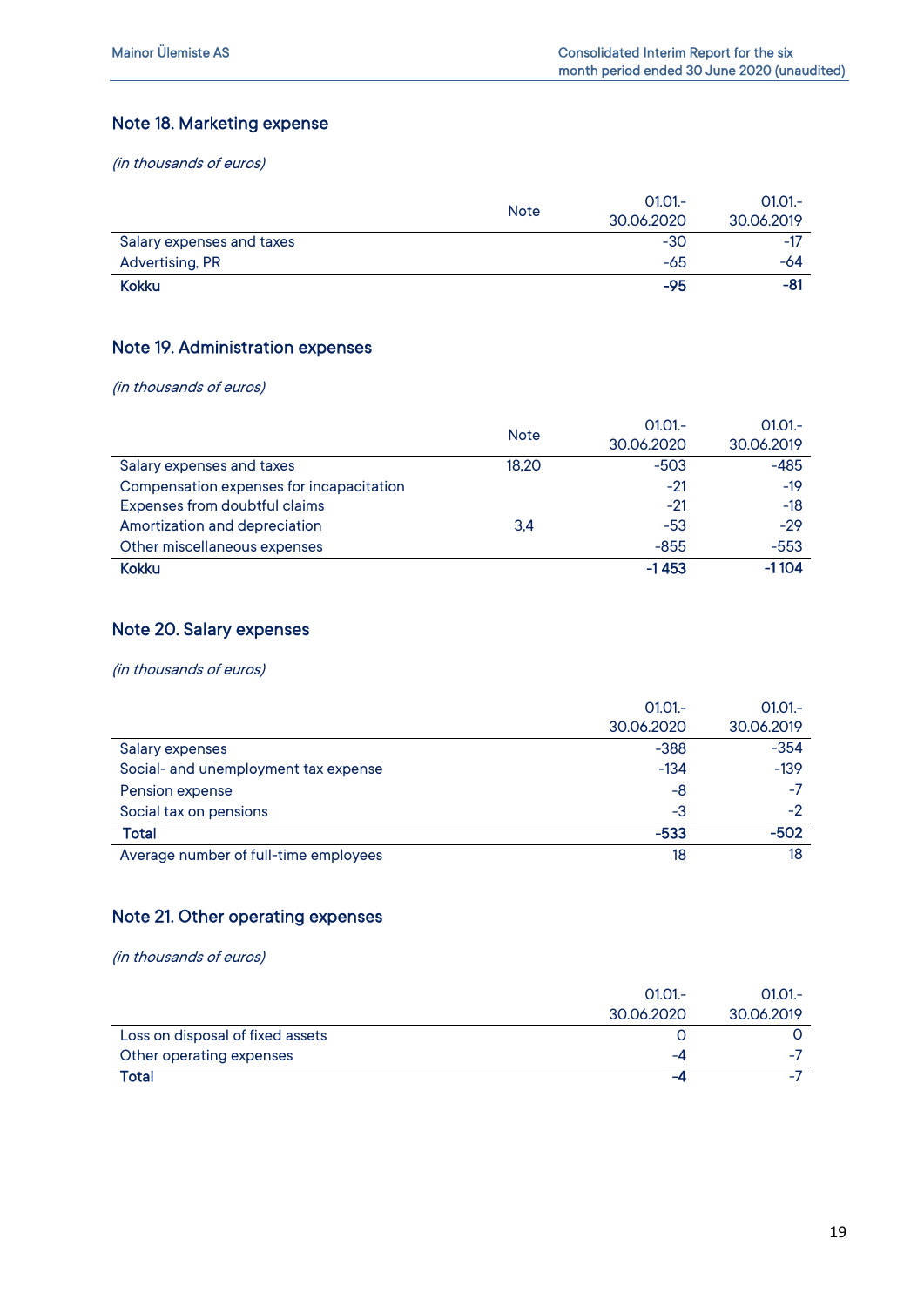### Note 22. Interest income

(in thousands of euros)

|                                                | $01.01 -$  | $01.01 -$  |
|------------------------------------------------|------------|------------|
|                                                | 30.06.2020 | 30.06.2019 |
| Interest income from Mainor AS group companies | 25         | 25         |
| Interest income from other receivables         |            |            |
| Interest income from bonds                     |            |            |
| Total                                          | 25         |            |

## Note 23. Interest expenses

(in thousands of euros)

|                                          | $01.01 -$  | $01.01 -$  |
|------------------------------------------|------------|------------|
|                                          | 30.06.2020 | 30.06.2019 |
| Interest expenses from loans             | $-877$     | $-884$     |
| Interest expense from financial lease    | -1         | $-1$       |
| Interest rate fixation fee               | -10        | $-20$      |
| Interest expenses from other liabilities | O          |            |
| Interest expense from Bond               | $-145$     | $-145$     |
| Interest expenses from derivatives       | O          |            |
| Total                                    | $-1033$    | $-1050$    |

## Note 24. Other financial income and expenses

|                                                      | <b>Note</b> | $01.01 -$  | $01.01 -$  |
|------------------------------------------------------|-------------|------------|------------|
|                                                      |             | 30.06.2020 | 30.06.2019 |
| Other interest expenses from Mainor group liablities |             | $-34$      | $-43$      |
| Other financial income                               |             |            |            |
| Other finance expenses                               |             | -1         |            |
| Risk fee                                             |             |            | -12        |
| Total                                                |             | $-35$      | $-55$      |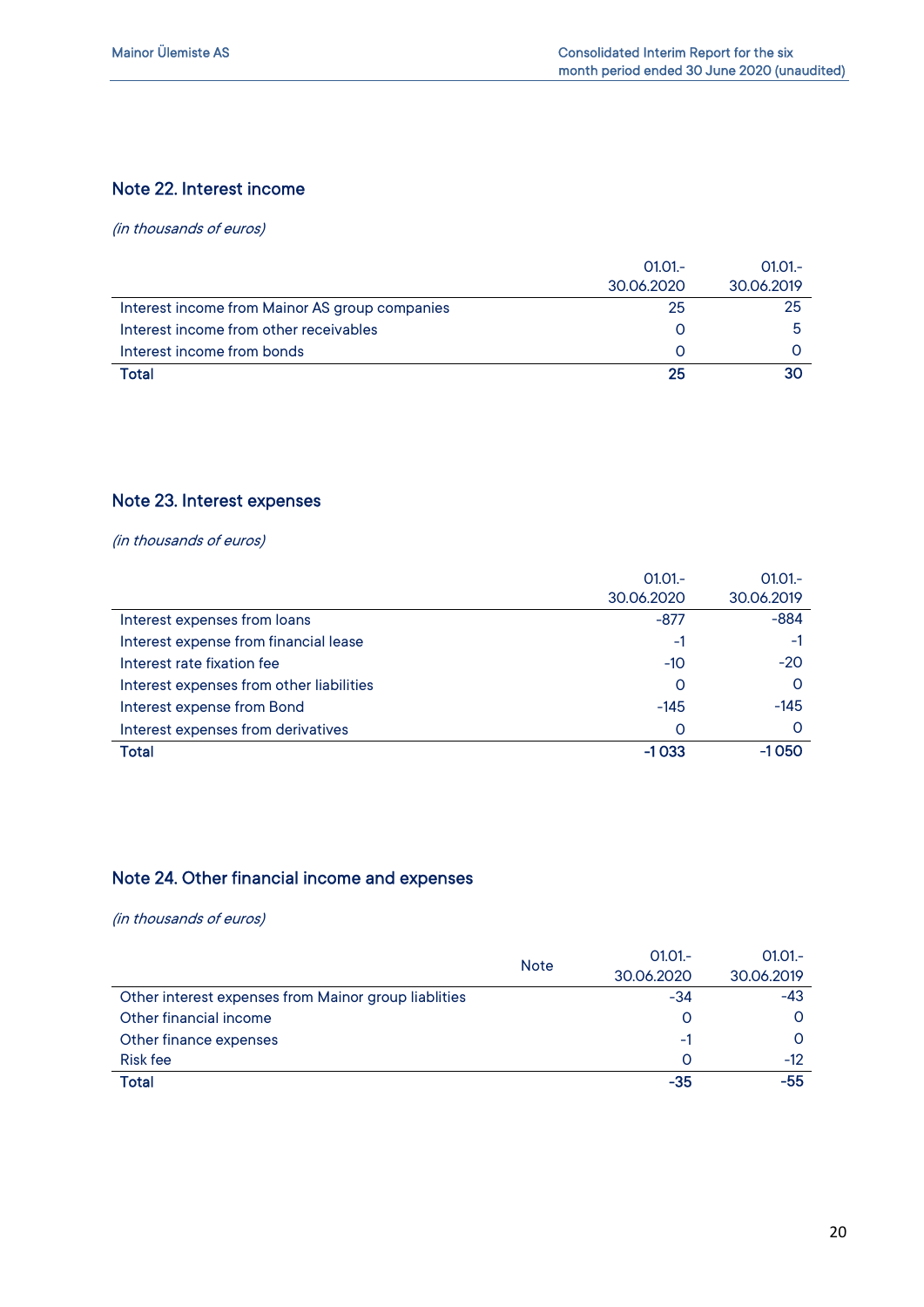### Note 25. Operating lease

(in thousands of euros)

#### Entity as a lessee

Mainor Ülemiste AS had leased office furniture for clients under operating lease.

|                                                                | 30.06.2020 | 30.06.2019 |
|----------------------------------------------------------------|------------|------------|
| Rental expenses for the reporting periood                      | -2         | н.,        |
| Succeeding periods operating lease cost from active contracts: |            |            |
| Short-term portion of payment up to 12 months                  |            |            |
| Long-term portion of payment up to 2-5 years                   |            |            |

#### Entity as a lessor

The entity has leased office and production premises.

|                                                                  | <b>Note</b> | 30.06.2020 | 30.06.2019 |
|------------------------------------------------------------------|-------------|------------|------------|
| Income from operating lease                                      | 15          | 4 1 13     | 3924       |
| Succeeding periods operating lease profit from active contracts: |             |            |            |
| Within 12 months                                                 |             | 7584       | 7 107      |
| 1 to 5 years                                                     |             | 18 9 50    | 20 18 9    |
| Over 5 years                                                     |             | 1810       | 2454       |
| Carrying amount of assets leased                                 | 6           | 146 900    | 129 631    |

Mainor Ülemiste AS has leased office and production premises.

Lease contracts concluding by the entity are typically 1-5 years in duration. In some exceptional cases, when it comes to large-scale contracts, the lease period is 10-15 years.

#### Note 26. Income tax

The company's retained earnings as of 30.06.2020 amounted 91,627 thousand euros (31.12.2019: 89,622 thousand euros). As of the 1 January 2019 according to the income tax law (TuMS) § 4 lg 5 ja § 50' lower tax rate 14% (14/86) applies to dividends paid on a regulaar basis. Thus, a resident company can be subject to a lower tax rate of 14/86 and a standard rate of 20/80 for the taxation of dividends. The maximum income tax liability that would arise if all of the undistributed profits were distributed would be 18,325 thousand euros (31.12.2019: 17,924 thousand euros), therefore the net dividend that could be paid out is 73,302 thousand euros (31.12.2019: 64,774 thousand euros). Mainor Ülemiste AS did not pay income tax on dividends paid in the first half of 2020, as the amount of dividends paid was equal to the dividends received from the associated company. Mainor Ülemiste AS accounted for an additional income tax of 15 thousand euros on dividends paid in the first half of 2019.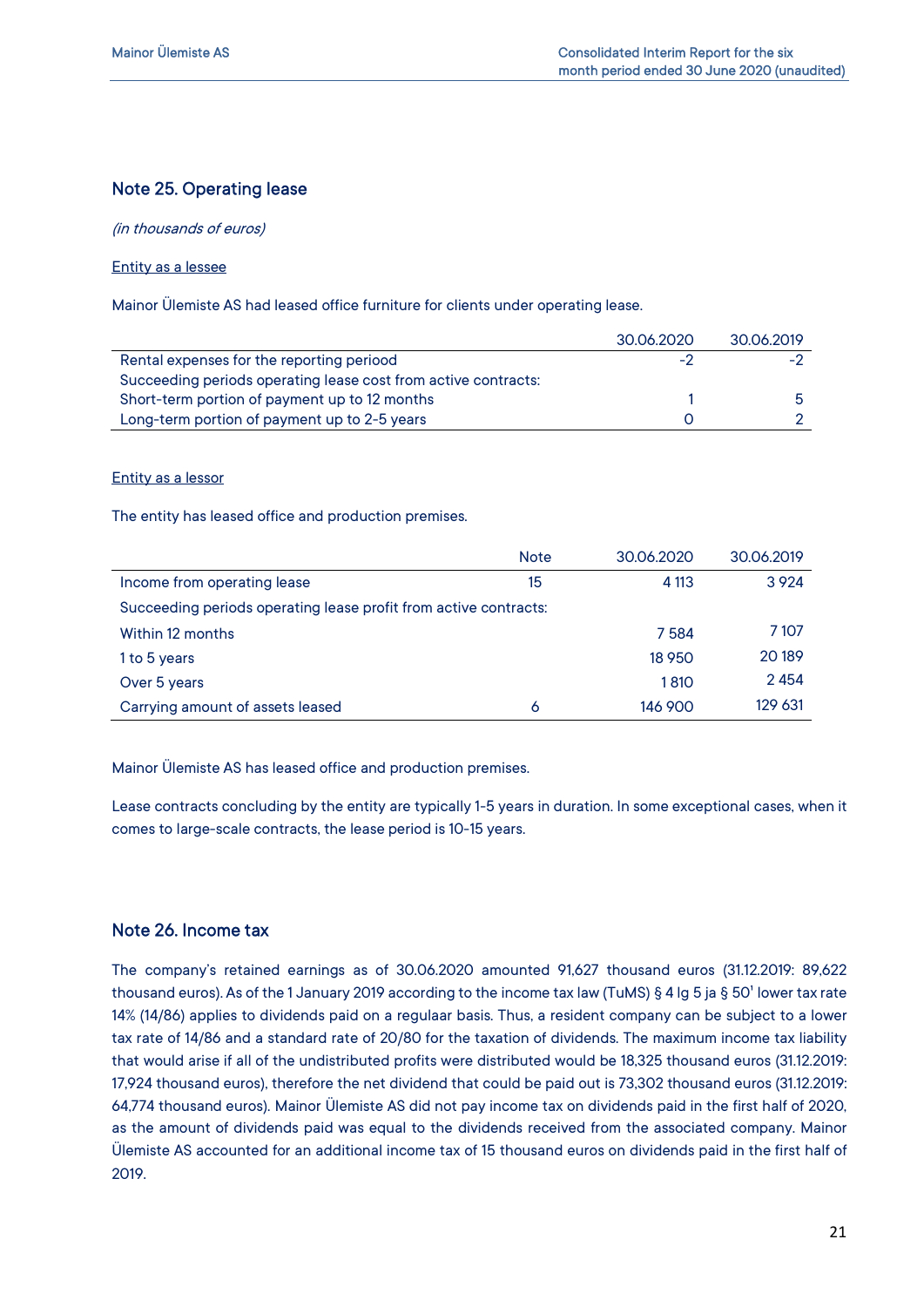### Note 27. Related party transactions

#### (in thousands of euros)

Mainor Ülemiste AS related parties are:

- The ultimate parent of the group Mainor AS through the parent company Smart City Group AS
- Owners of the entity: Smart City Group AS (83.84%), Logit Eesti AS (16.16%)
- Companies related to management and supervisory board

| Balances with related parties                                                                                    | <b>Receivables</b><br>30.06.2020 | <b>Liabilities</b><br>30.06.2020 | <b>Receivables</b><br>30.06.2019 | <b>Liabilities</b><br>30.06.2019 |
|------------------------------------------------------------------------------------------------------------------|----------------------------------|----------------------------------|----------------------------------|----------------------------------|
| Parent company                                                                                                   | 8 5 7 3                          | O                                | 8 3 3 7                          | O                                |
| Mainor<br>AS<br>Other<br>companies<br>in<br>consolidation group                                                  | 171                              | 87                               | 282                              | 139                              |
| Affiliated companies                                                                                             | 10                               | 66                               | 10                               | 51                               |
| Members of the management board and<br>their<br>family<br>members<br>and<br>council.<br>significant shareholders | 21                               | 2                                | 42                               | റ                                |
|                                                                                                                  |                                  |                                  |                                  |                                  |

| Transactions with related parties in period 01.01-<br>30.06.2020                                                 | <b>Purchases</b> | <b>Sales</b> | Granted<br>loans | Loan<br>repayments |
|------------------------------------------------------------------------------------------------------------------|------------------|--------------|------------------|--------------------|
| <b>Affiliated companies</b>                                                                                      | 244              | 34           | Ο                |                    |
| Other companies in Mainor AS consolidation<br>group                                                              | 944              | 410          | O                |                    |
| Members of the management board and council.<br>their<br>members<br>significant<br>family<br>and<br>shareholders | 54               | 57           | O                |                    |

| Transactions with related parties in period<br>01.01-30.06.2019 | <b>Purchases</b> | <b>Sales</b> | Granted<br>loans | Loan<br>repayments |
|-----------------------------------------------------------------|------------------|--------------|------------------|--------------------|
| Affiliated companies                                            | 197              | 40           | O                |                    |
| Other companies in Mainor AS consolidation                      | 305              | 397          | O                |                    |
| group                                                           |                  |              |                  |                    |
| Members of the management board and                             | 32               | 109          |                  |                    |
| council, their family members and significant                   |                  |              |                  |                    |
| shareholders                                                    |                  |              |                  |                    |

Companies, who belongs to Mainor AS consolidation group, and with whom has made transaction in 2020 are follows: Eesti Ettevõtluskõrgkool Mainor AS, Dvigatel-Energeetika AS, Doranova Baltic OÜ, Mairenestal OÜ, Tallinn International School OÜ ja Mainor AS.

Companies related to Supervisory Council and the Management Board, their intermediate families and the companies in which they hold Control or have significant influence, and with whom has made transaction in 2020, are follows: Nets OÜ, Ülemiste Center OÜ, RVVE Grupp OÜ, RS Büroo OÜ, Flennert OÜ, Lasteharidus OÜ, SK Kehra Käsipall, Tooma Energia OÜ ja Nordic Financial Group OÜ.

Mainor AS is the company controlling the parent Smart City Group AS with a participation rate of 83.84%.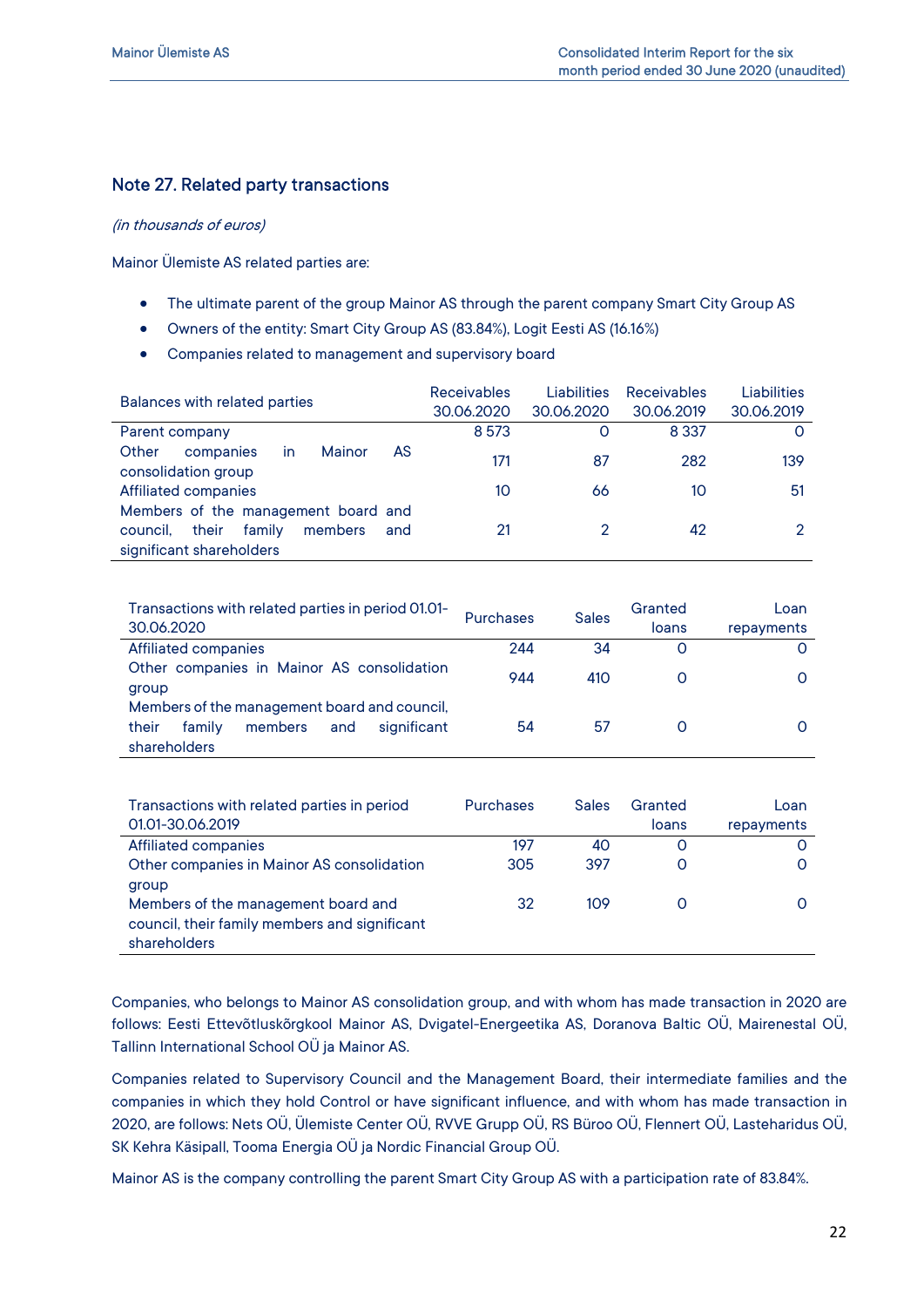Affiliated companies, with whom has made transaction in 2020, are Technopolis Ülemiste AS.

The services included in the real estate investment were purchased from consolidation group companies in the amount of 77 thousand euros and in the previous financial year 43 thousand euros.

Accrued interest income for the grant of guarantees to the ultimate parent company's and receivable from immediate parent company was 25 thousands euros (2019: 25 thousands euros).

Associate Technopolis Ülemiste AS paid dividends in the amount of 1,384 thousand euros (2019: 1,341 thousand euros.

#### Note 28. Unconsolidated Statement of Financial Position

|                                         | 30.06.2020 | 31.12.2019 | 30.06.2019 |
|-----------------------------------------|------------|------------|------------|
| <b>ASSETS</b>                           |            |            |            |
| Investments properties                  | 55 541     | 54 070     | 53766      |
| Property, plant and equipment           | 131        | 128        | 116        |
| Intangible assets                       | 104        | 128        | 44         |
| Trade and other receivables             | 22875      | 21 2 3 3   | 19 9 9 0   |
| Financial investments into subsidiaries | 10 25 2    | 10 25 2    | 10 25 2    |
| Financial investments in equity method  | 40 811     | 40 314     | 38 4 20    |
| Cash and cash equivalents               | 10 307     | 12798      | 11 6 4 6   |
| <b>TOTAL ASSETS</b>                     | 140 021    | 138 923    | 134 234    |
| <b>EQUITY</b>                           |            |            |            |
| Share capital                           | 18 200     | 18 200     | 18 200     |
| <b>Statutory reserve</b>                | 1920       | 1920       | 1920       |
| <b>Retained earnings</b>                | 74 479     | 68 332     | 68 3 32    |
| Profit (loss) for the financial year    | 1331       | 7532       | 1754       |
| <b>Total Equity</b>                     | 95 930     | 95 984     | 90 206     |
|                                         |            |            |            |
| <b>LIABILITIES</b>                      |            |            |            |
| Provision                               | 264        | 264        | 263        |
| <b>Borrowings</b>                       | 43 0 52    | 41 4 29    | 41874      |
| Trade and other payables                | 775        | 1246       | 1891       |
| <b>TOTAL LIABILITIES</b>                | 44 0 91    | 42 9 39    | 44 0 28    |
| <b>TOTAL LIABILITIES AND EQUITY</b>     | 140 021    | 138 923    | 134 234    |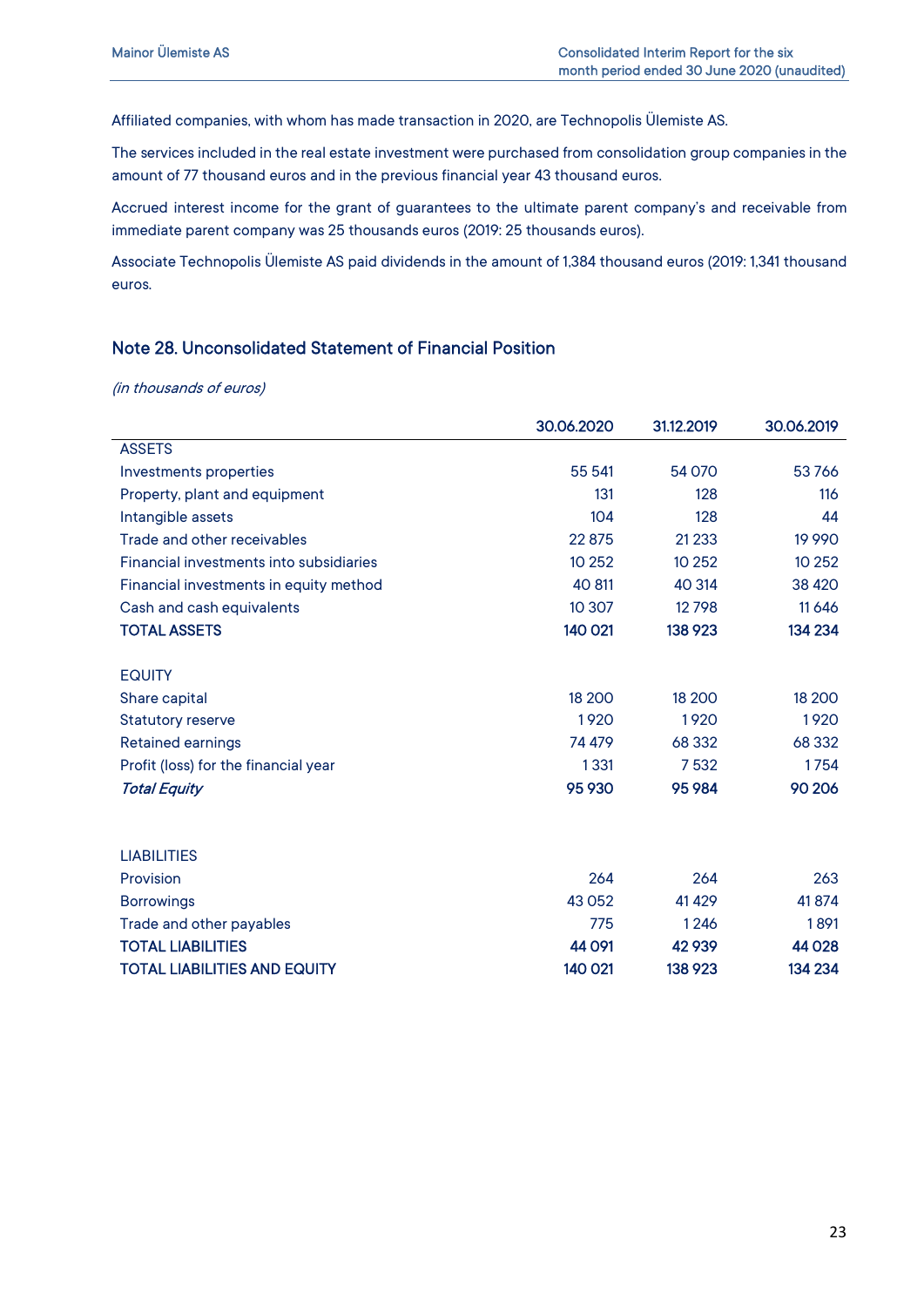## Note 29. Unconsolidated Statement of Comprehensive income

|                                         | $01.01 -$  | $01.01 -$  |
|-----------------------------------------|------------|------------|
|                                         | 30.06.2020 | 30.06.2019 |
| Revenue                                 | 2 2 8 2    | 2404       |
| Cost of sales                           | $-627$     | $-849$     |
| <b>Gross profit</b>                     | 1655       | 1555       |
|                                         |            |            |
| <b>Marketing expenses</b>               | $-91$      | -68        |
| Administrative expenses                 | $-1466$    | $-1034$    |
| Revenue from financial investments      | 1881       | 2 0 13     |
| Other revenues                          | 43         | 1          |
| Other costs                             | -4         | -6         |
| <b>Operating profit</b>                 | 2018       | 2461       |
| <b>Financial income and expenses</b>    |            |            |
| Interest income                         | 25         | 29         |
| Interest expense                        | $-677$     | $-666$     |
| Other financial income and expenses     | $-35$      | $-55$      |
| Total finacial income and expenses      | $-687$     | $-692$     |
| Profit before tax                       | 1331       | 1769       |
| Income tax expense                      | $\Omega$   | $-15$      |
| Net profit for the year                 | 1331       | 1754       |
| Total comprehensive income for the year | 1331       | 1754       |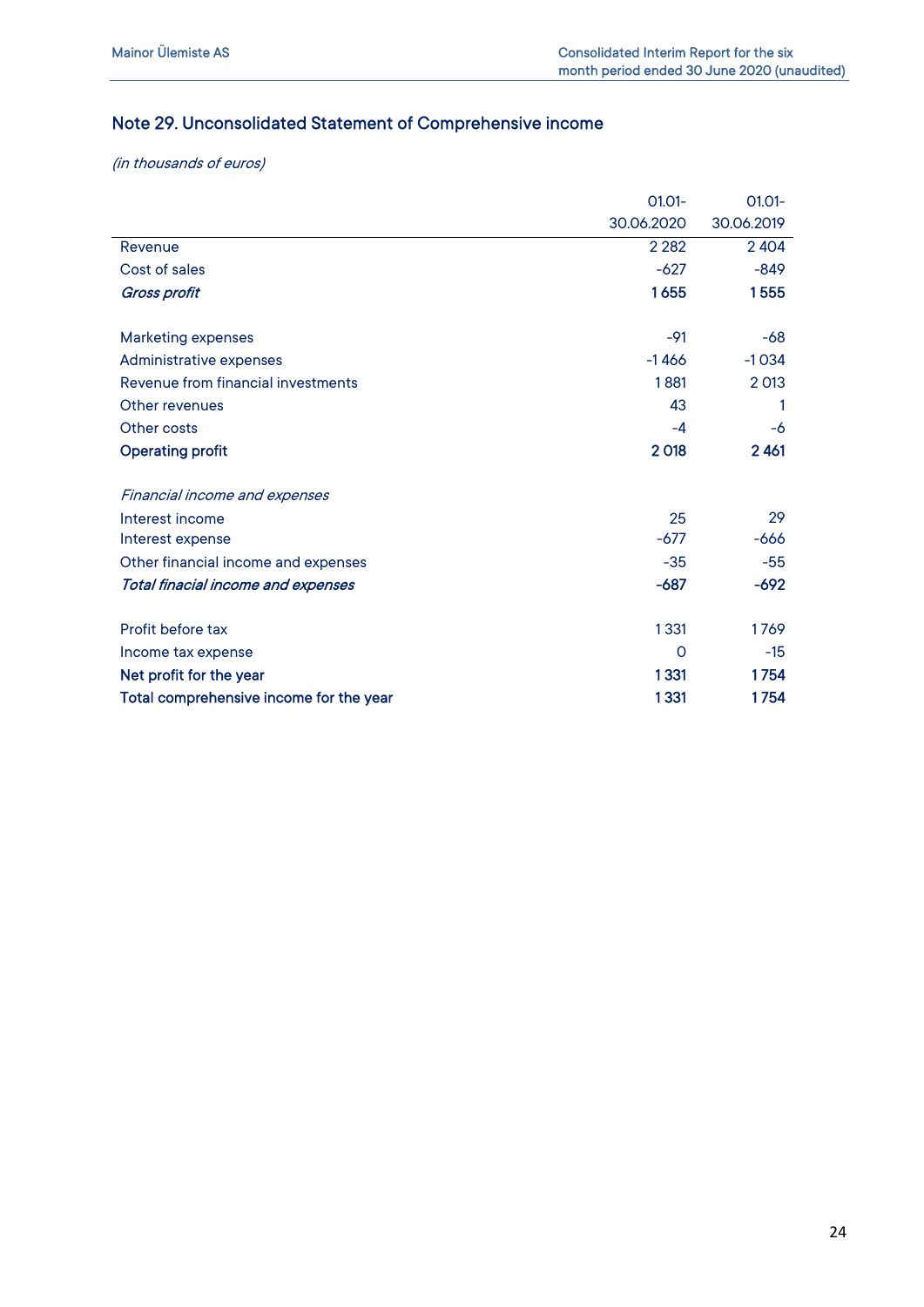## Note 30. Unconsolidated Statement of Cash Flows

|                                                                  | $01.01 -$       | $01.01 -$  |
|------------------------------------------------------------------|-----------------|------------|
|                                                                  | 30.06.2020      | 30.06.2019 |
| Cash flows from operating activities                             |                 |            |
| Net profit for the year                                          | 1331            | 1769       |
| Adjustments:                                                     |                 |            |
| Depreciation and amortization of non-current assets              | 53              | 29         |
| Profit (less) from fixed asset sales and write-offs              | -3              | 0          |
| Change in fair value of invesments property                      | 0               | 0          |
| Profit (loss) from financial investments                         | $-1881$         | $-2013$    |
| Other financial income and expenses                              | 10 <sup>°</sup> | 55         |
| Interest paid and other financial expenses                       | 677             | 637        |
| Other adjustments                                                | $-31$           | 7          |
| Income tax on dividends                                          | 0               | 0          |
| Changes in receivables from operating activities                 | $-269$          | 860        |
| Changes in payables from operating activities                    | $-372$          | $-915$     |
| Net cash from operating activities                               | $-485$          | 429        |
| Cash flows from investing activities                             |                 |            |
| Sales of property, plant and equipment                           | 31              | 0          |
| Payments for property, plant and equipment                       | -46             | $-38$      |
| Payments for investment property                                 | $-1471$         | $-1216$    |
| Acguisition of a subsidiary                                      | 0               | $\circ$    |
| Loans grante                                                     | $-1375$         | $-55$      |
| <b>Repayment of loans</b>                                        | 0               | 3 9 12     |
| Interest received                                                | Ω               | 2 7 8 1    |
| Dividends received                                               | 1384            | 1341       |
| Net cash used in investing activities                            | $-1477$         | 6725       |
| Cash flows from financing activities                             |                 |            |
| Loand received                                                   | 2 100           | 1800       |
| <b>Repayment of borrowings</b>                                   | $-385$          | $-4387$    |
| Principal payments of finance lease                              | -6              | $-2$       |
| Interest paid                                                    | $-854$          | $-834$     |
| Other financial expense                                          | O               | 0          |
| Dividends paid                                                   | $-1384$         | $-1400$    |
| Net cash used in financing activities                            | $-529$          | $-4823$    |
| <b>Total cash flows</b>                                          | $-2491$         | 2 3 3 1    |
| Cash and cash equivalents at the beginning of the financial year | 12798           | 9 3 1 5    |
| Net change in cash equivalents                                   | $-2491$         | 2 3 3 1    |
| Cash and cash equivalents at the end of the year                 | 10 307          | 11646      |